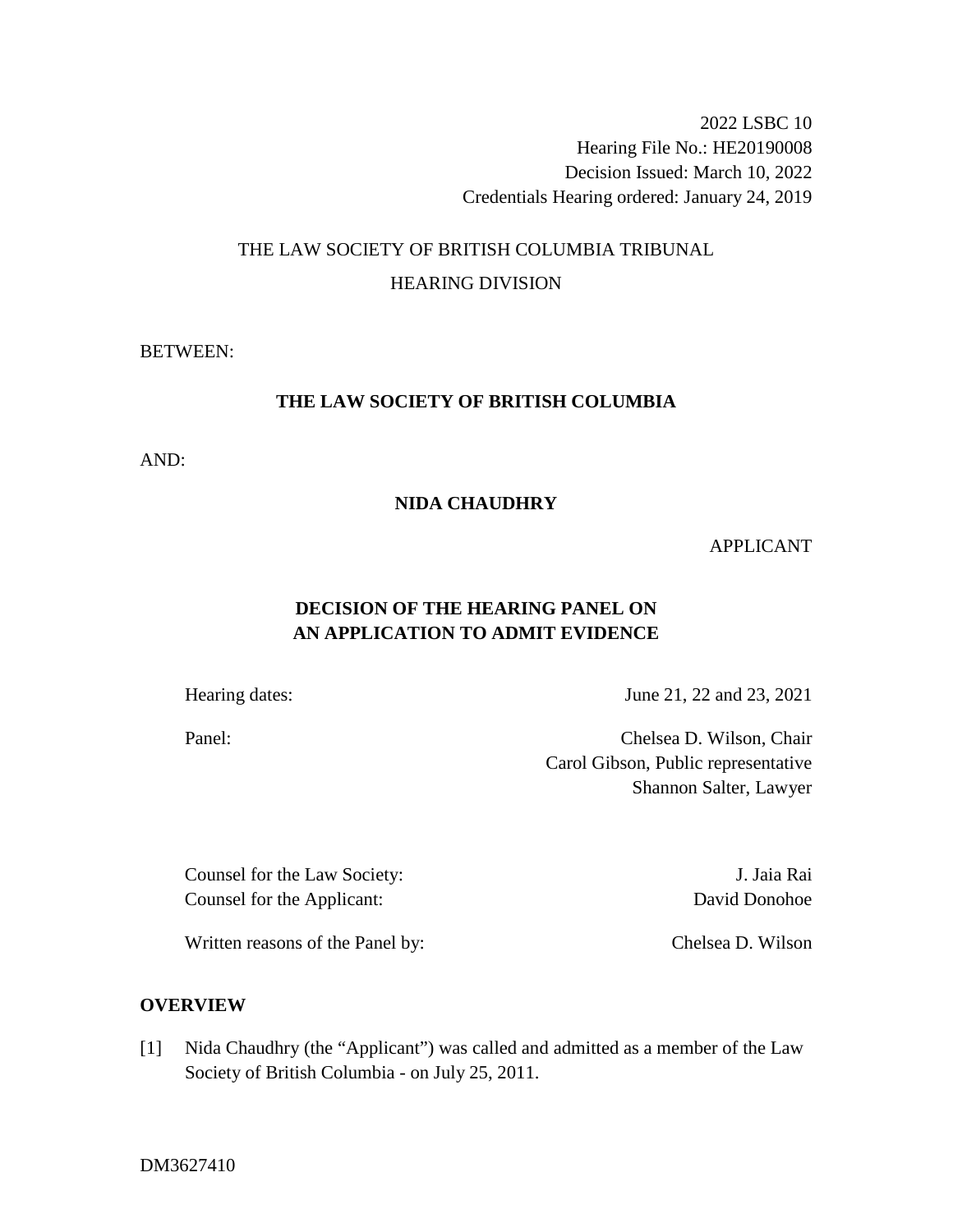- [2] On October 5, 2017, the Law Society issued a citation against the Applicant, in which it alleged that the Applicant committed professional misconduct in seven different ways, each of which was related to the withdrawal of funds from her trust account or record-keeping in relation to her trust and general accounts while she was practising law as a sole practitioner. The allegations included misappropriation of client trust funds.
- [3] The hearing of the citation proceeded pursuant to what was then Rule 4-30 of the Law Society Rules (the "Rules") on the written record and without an oral hearing. The written record included a letter of admission under Rule 4-30 (the Admission Letter") signed by the Applicant, to which was attached a Notice to Admit previously sent to the Applicant by the Law Society and a letter of apology dated May 30, 2018 (the "Apology Letter"). The Admission Letter states, in part:

I admit that I have professionally misconducted myself by committing the disciplinary violations set out in allegations 1 through 7 of the Citation issued October 5, 2017 which is at Tab 1 to the attached Notice to Admit dated May 3, 2018. I admit that I *intentionally* misappropriated client funds as set out in allegation 1 of the Citation. The facts and circumstances of my misconduct are more fully set out in the attached Notice to Admit.

In the event this admission is accepted, I consent to specified disciplinary action as follows:

• an order of disbarment.

I hereby consent to the citation hearing proceeding by way of written submissions without the need for an oral hearing and I confirm that I will not be providing any additional written submissions.

…

I confirm that I have been advised to obtain independent legal advice and given an opportunity to do so and that I have executed this document after obtaining such advice as I deem necessary. I further confirm that I have read and understand the whole contents of this document.

[emphasis added]

[4] The hearing panel in the discipline hearing (the "discipline panel") made findings and orders in accordance with the Rule 4-30 consent proposal made by the Applicant and accepted by the Discipline Committee, including an order that the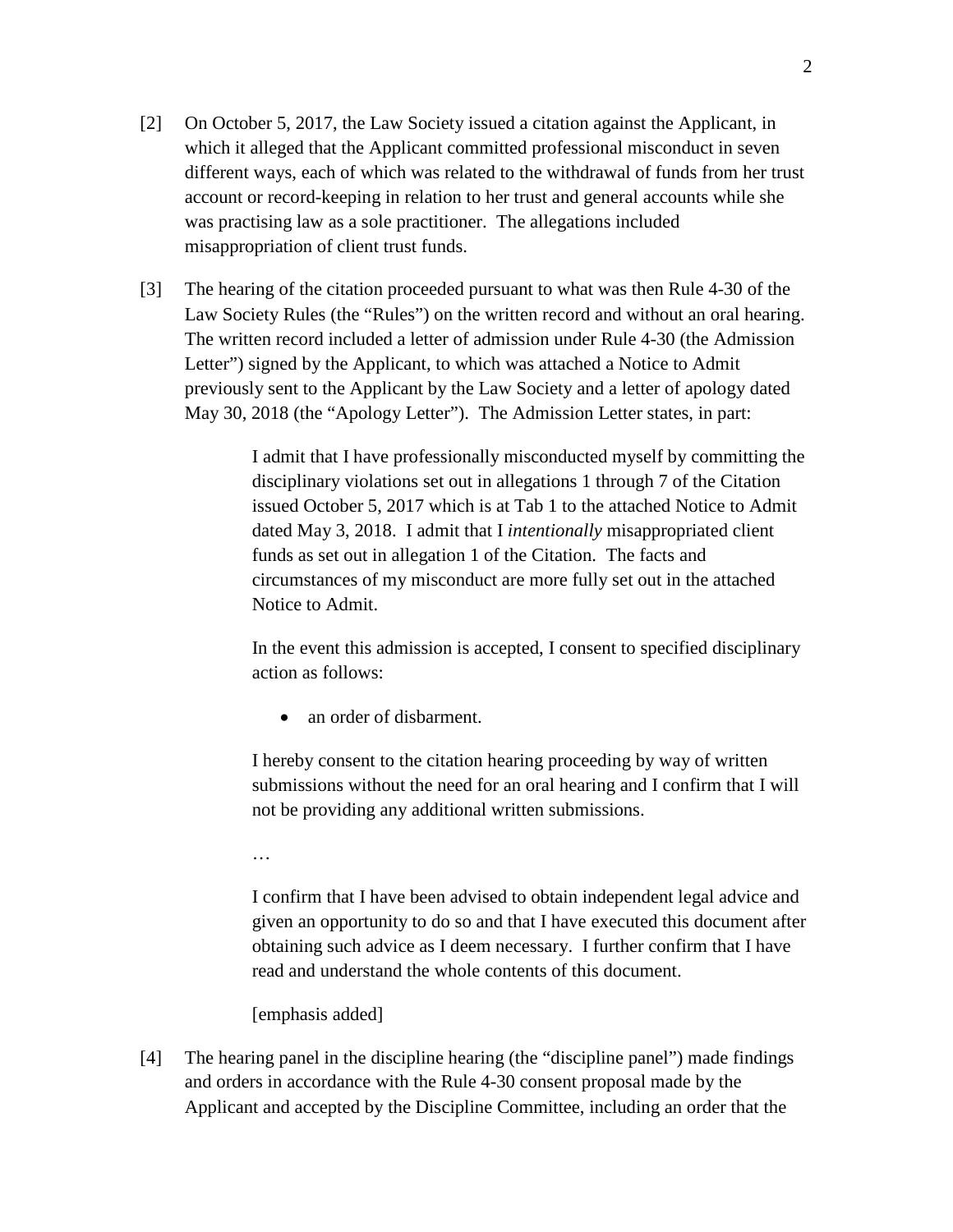Applicant be disbarred. In doing so, the discipline panel noted the Applicant's admission that she "intentionally misappropriated" client funds and that some of the withdrawn funds were used "to pay personal or business expenses such as rent, networking group dues, trust administration fees and student loans."

- [5] The disbarment order and underlying misconduct findings made by the discipline panel are contained in a written decision issued on November 6, 2018, which is indexed as 2018 LSBC 31 (the "Disbarment Decision").
- **[6]** In December 2018, the Applicant submitted an Application for Reinstatement of Membership together with supporting documents (collectively, the "Reinstatement Application") to the Law Society. One of the supporting documents is a character reference letter dated December 17, 2018 (the "NM Character Reference Letter") from NM, Managing Partner of TWS, who was the Applicant's employer in Dubai at the time.
- [7] The Credentials Committee ordered a hearing into the Reinstatement Application at their January 24, 2019 meeting, and the Applicant was given notice of the order. Pursuant to subsection 19(3) of the *Legal Profession Act* and Rule 2-85(11)(a) of the Law Society Rules, a hearing is mandatory because the Applicant was disbarred.
- [8] In an email dated October 8, 2019 and a letter dated October 9, 2019, NM informed Law Society counsel that she revokes and retracts the NM Character Reference Letter.
- [9] The Applicant received formal notice of matters specified in Rule 2-91(1) of the Rules by letter dated April 28, 2020 from counsel for the Law Society (the "Rule 2- 91 Letter"). The Rule 2-91 Letter gives notice to the Applicant that the following circumstances will be inquired into at the Reinstatement Hearing:
	- (a) circumstances related to the hearing of the citation issued against the Applicant on October 5, 2018, including but not limited to:
		- (i) the conduct underlying the proven citation;
		- (ii) the admissions made by the Applicant, including admissions accepted by the Discipline Committee, and tendered in evidence at the hearing;
		- (iii) The discipline panel's findings and orders made, set out in the panel's written decision issued on November 6, 2018.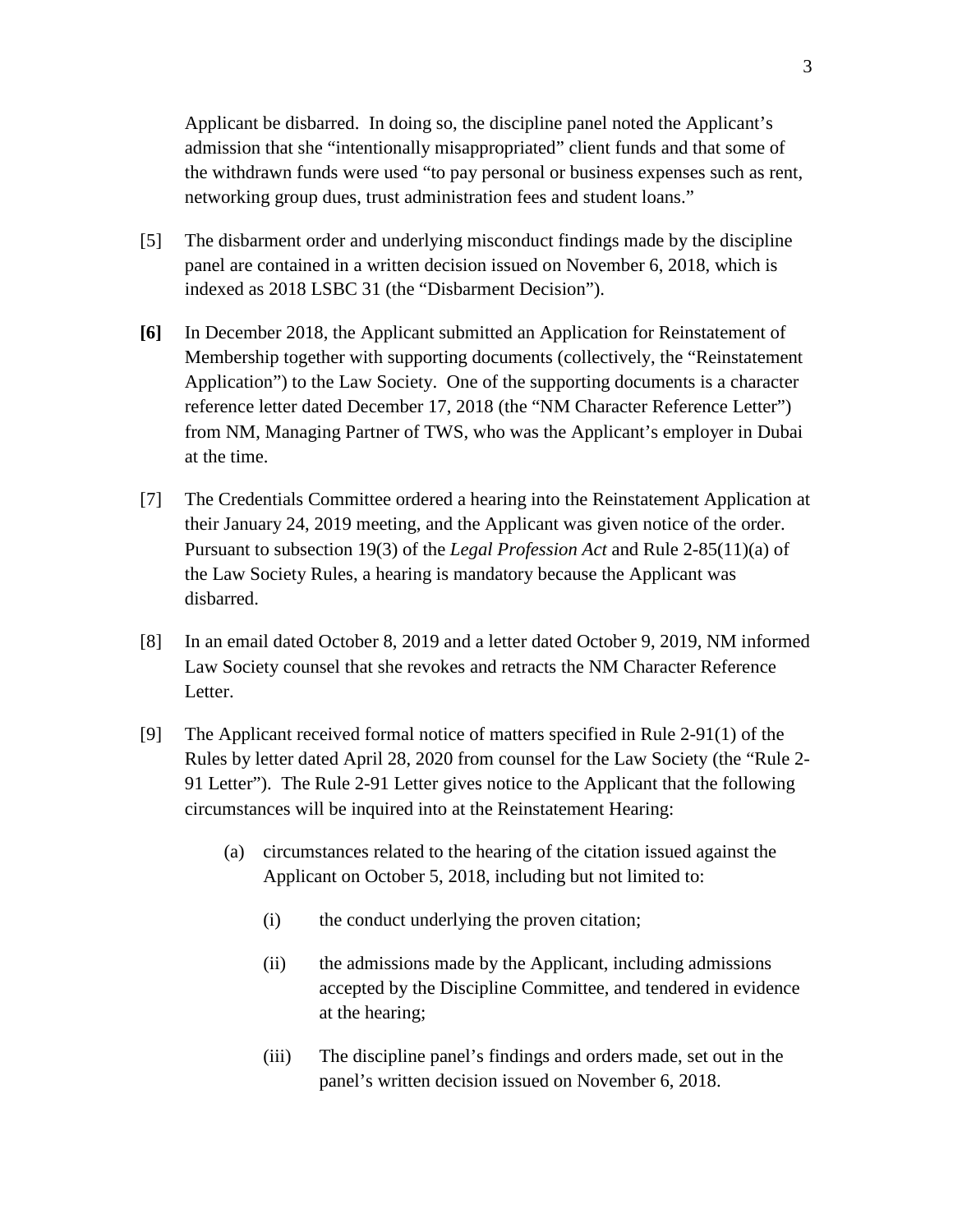- (b) the discrepancies between the submission made by the Applicant in the citation hearing that her misappropriation was intentional and her characterization of her conduct in her Reinstatement Application; and
- (c) the work and activities the Applicant engaged in since her disbarment, including the work she performed while employed with TWS in Dubai and circumstances that led to NM's retraction of the NM Character Reference Letter.
- [10] On May 22, 2020, the Applicant notified counsel for the Law Society that she decided to postpone her Reinstatement Application until at least the following year. On January 4, 2021, the Applicant informed counsel for the Law Society that she would like to move forward with her Reinstatement Application. Given the amount of time that had passed, the Law Society asked the Applicant to update the information contained in her Reinstatement Application. The Applicant was also asked to provide a description of her work and activities in Dubai, including her employment at TSW and the circumstances related to NM's retraction of the NM Character Reference Letter, and any further work performed in British Columbia since her return to the province. The Applicant responded in emails dated January 14, 2021 and February 1, 2021.
- [11] This Hearing Panel was convened to determine whether the Applicant should be reinstated as a member of the Law Society. The criteria for reinstatement are set out in subsection 19(1) of the Act, which provides:

**19**(1) No person may be enrolled as an articled student, called and admitted or reinstated as a member unless the benchers are satisfied that the person is of good character and repute and is fit to become a barrister and a solicitor of the Supreme Court.

[12] Pursuant to section 22(3) of the Act, following a reinstatement hearing, the hearing panel must either grant the application, grant the application subject to conditions or limitations that the hearing panel considers appropriate, or reject the application.

### **The May 24, 2021 application**

[13] The Applicant brought an application dated May 24, 2021 (the "May 24 Application") in which she sought to testify about her state of mind during the following times (collectively referred to as the "Times in Question"):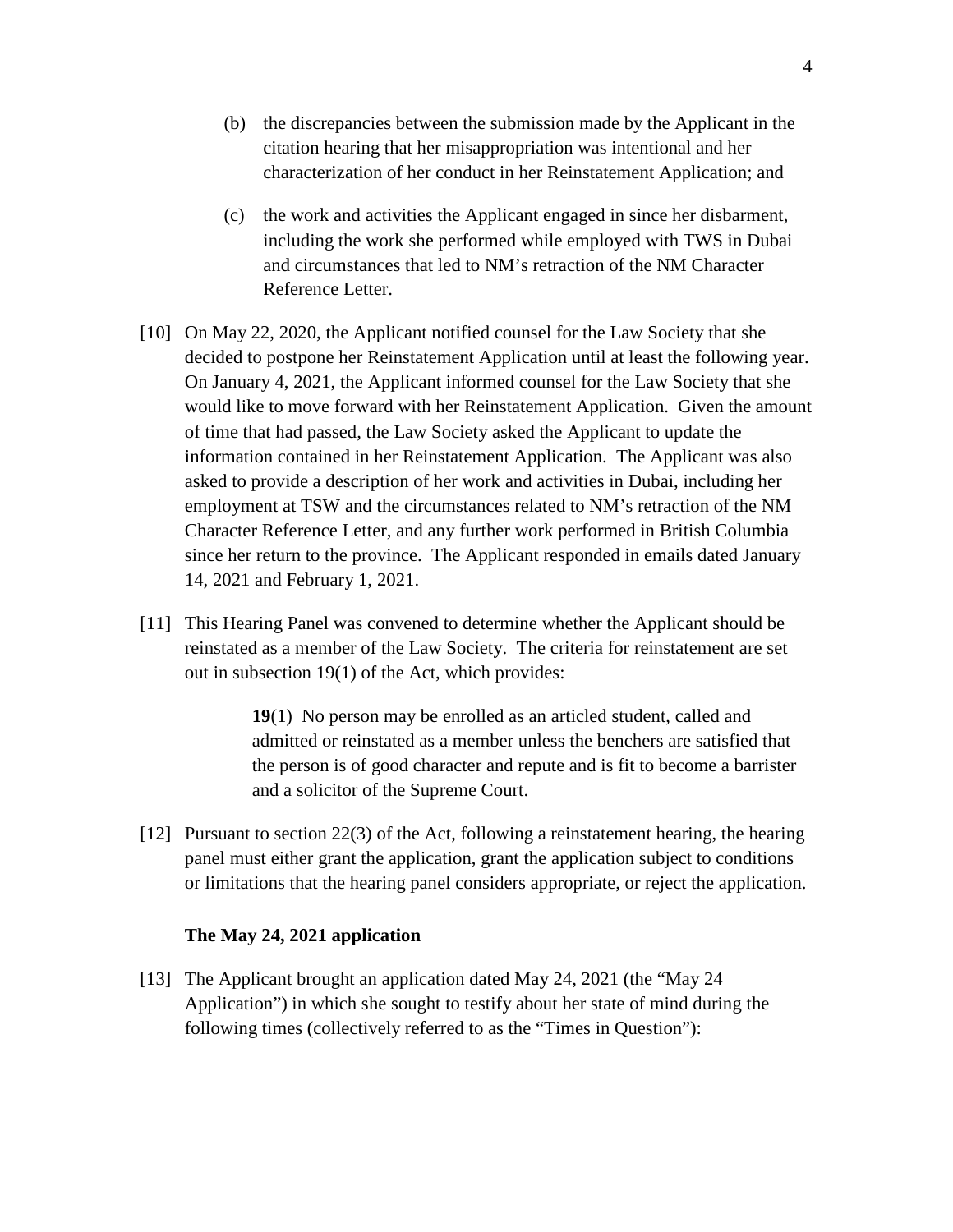- (a) at the time she signed the Rule 4-30 Admission Letter and drafted the Apology Letter, both of which she submitted to the Discipline Committee as part of her Rule 4-30 proposal;
- (b) at the time she signed the Notice to Admit; and
- (c) at the time she engaged in the actions described in the citation.
- **[14]** The Law Society submitted a written response to the May 24 Application, which is dated June 10, 2021.
- [15] At the start of the Reinstatement Hearing, the parties jointly proposed, and the Hearing Panel determined, that the hearing would proceed as follows:
	- (a) the Applicant would testify and give the entirety of her evidence in chief;
	- (b) the Applicant's evidence in chief, as it relates to her state of mind, would be given in *voir dire,* with the Hearing Panel determining in its ruling on the May 24 Application whether such testimony is admissible in determining whether the Applicant will be reinstated pursuant to subsection 19(1) of the Act;
	- (c) Law Society counsel would restrict her cross-examination of the Applicant to the facts and hearing process, reserving the right to crossexamine the Applicant on her testimony relating to her state of mind until after the Hearing Panel issues its determination regarding the May 24 Application;
	- (d) the Hearing Panel would determine the May 24 Application, recognizing that it may be necessary for the Hearing Panel to reserve its decision and for the Reinstatement Hearing to be continued on a later date; and
	- (e) the Hearing Panel would determine the May 24 Application, recognizing that it may be necessary for the Hearing Panel to reserve its decision and for the Reinstatement Hearing to be continued on a later date.
- [16] The Reinstatement Hearing proceeded in accordance with the above procedure. As the Applicant testified, counsel indicated to the Hearing Panel when portions of the Applicant's testimony were being given in *voir dire.* On the third day of the Reinstatement Hearing, the Hearing Panel reserved its decision on the May 24 Application.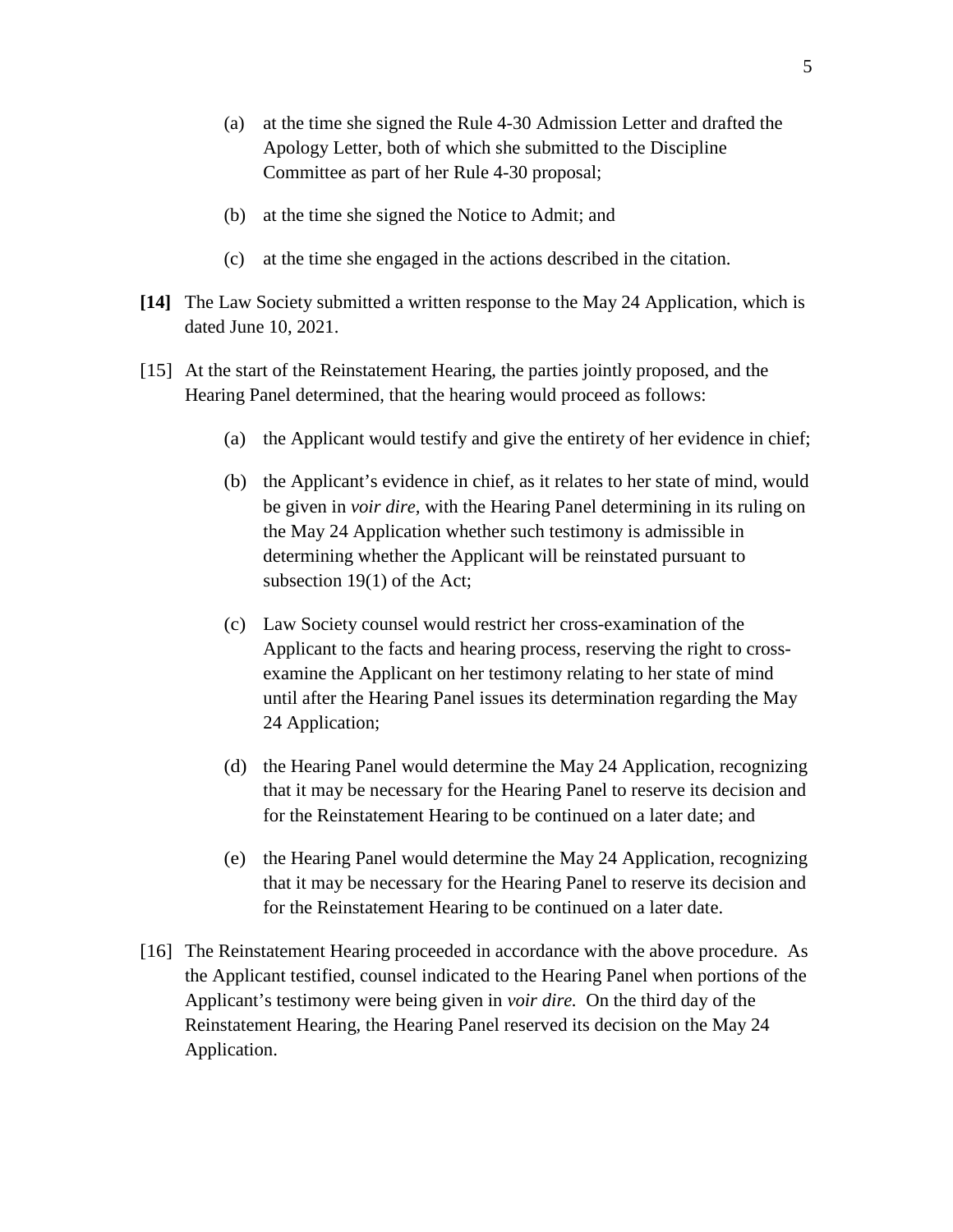### **ISSUES**

- [17] The issue in the May 24 Application is whether to admit the Applicant's testimony regarding her state of mind at the Times in Question. The parties and the Hearing Panel agreed that, to determine whether that testimony should be admitted, the Hearing Panel needed to determine the following sub-issues:
	- 1. What did the Applicant admit, and what did the discipline panel find in the Disbarment Decision regarding the Applicant's state of mind at the Times in Question?
	- 2. Is the Applicant's testimony at the Reinstatement Hearing regarding her state of mind at the Times in Question at odds with what the Applicant admitted and the discipline panel found in the Disbarment Decision?
	- 3. If the answer to sub-issue 2 is yes, is the Applicant precluded from testifying at the Reinstatement Hearing that she had no dishonest intent when she committed misappropriation?

### **THE APPLICANT'S POSITION**

- [18] The Applicant's position, as set out in para. 3 of her application, is that she should be permitted to testify at the Reinstatement Hearing as to her state of mind at the Times in Question to "show that it was not [her] intention to dishonestly steal from clients for personal gain, nor to even intentionally steal from clients at all." She submits that her admission to "intentional misappropriation" amounts to an admission that she intended to engage in activity that caused a misappropriation of funds. She submits that an admission of "intentional misappropriation" does not necessarily amount to an admission of having "an outright intention to dishonestly steal from clients" and that such an admission could instead amount to an admission that one's state of mind was reckless or wilfully blind when committing the misappropriation.
- [19] The Applicant makes the same argument in relation the discipline panel's finding that she committed "intentional misappropriation". She relies, in part, on the absence of any reference in the Disbarment Decision to whether she had committed misappropriation with dishonest intent or not.
- **[20]** The Applicant also relies on the Rule 2-91 Letter, which indicates that the circumstances to be inquired into at the hearing include the conduct underlying the proven citation and the discrepancies between the submission made by the Applicant in the citation hearing that her misappropriation was intentional and the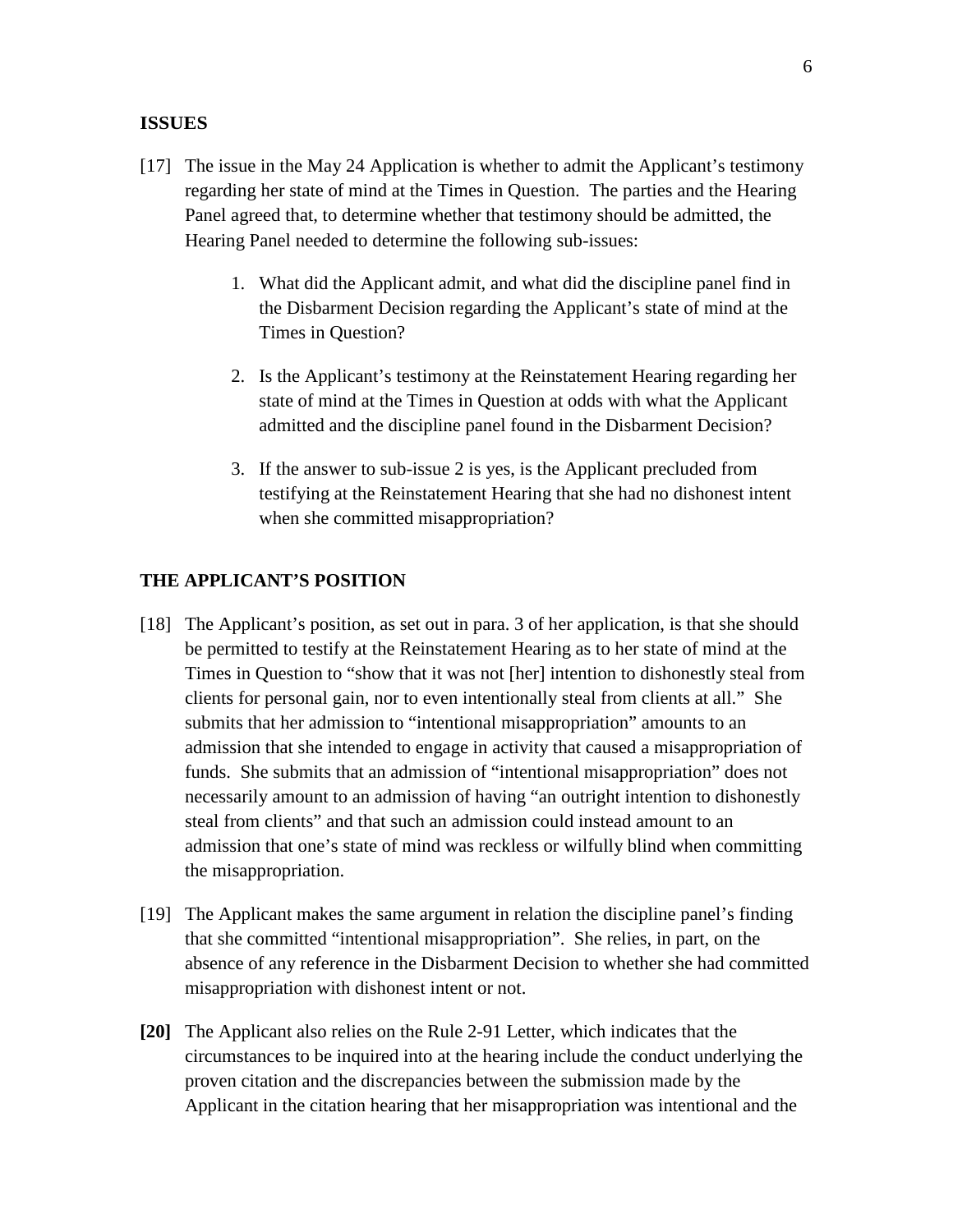Applicant's characterization of her conduct in her Reinstatement Application. She submits that since the Law Society has raised this issue as a point of inquiry, she should be able to address it by testifying as to her state of mind at the Times in Question.

- [21] The Applicant submits that testifying at the Reinstatement Hearing as to her state of mind at the Times in Question would not amount to an improper collateral attack on the Disbarment Decision or be an abuse of the Law Society hearing process because her testimony at the Reinstatement Hearing would not be at odds with her admission of "intentional misappropriation" or the discipline panel's finding in the Disbarment Decision that she committed "intentional misappropriation".
- [22] As such, it is the Applicant's position that, despite having admitted to "intentional misappropriation" and the discipline panel having found in the Disbarment Decision that the Applicant committed "intentional misappropriation," she should be permitted to testify at the Reinstatement Hearing as to why and how her misappropriation was reckless or wilfully blind, but not dishonest.

## **THE LAW SOCIETY'S POSITION**

- **[23]** The Law Society submits that, in admitting to "intentional misappropriation," the Applicant necessarily admitted to misappropriation with dishonest intent. Regarding the Disbarment Decision, the Law Society says that the discipline panel found that the Applicant committed "intentional misappropriation" and that, subsumed within that finding, is a finding that the Applicant committed misappropriation with dishonest intent. In other words, the Law Society says that a finding of "intentional misappropriation" necessarily includes a finding of dishonest intention regardless of whether the discipline panel specifically stated that the misappropriation was committed with dishonest intent.
- [24] The Law Society does not agree with the Applicant's characterization of the facts and circumstances in the Rule 2-91 Letter. The Law Society says that the Rule 2- 91 Letter sets out the circumstances to be inquired into at the Reinstatement Hearing but does not open the door to permit the Applicant to relitigate her state of mind because the discipline panel made a finding that the Applicant had committed intentional misappropriation.
- [25] The Law Society submits that the Applicant can testify at the Reinstatement Hearing about the circumstances surrounding the conduct underlying the proven citation but any testimony from the Applicant that her state of mind was something other than what the discipline panel found it to be is inadmissible. That, the Law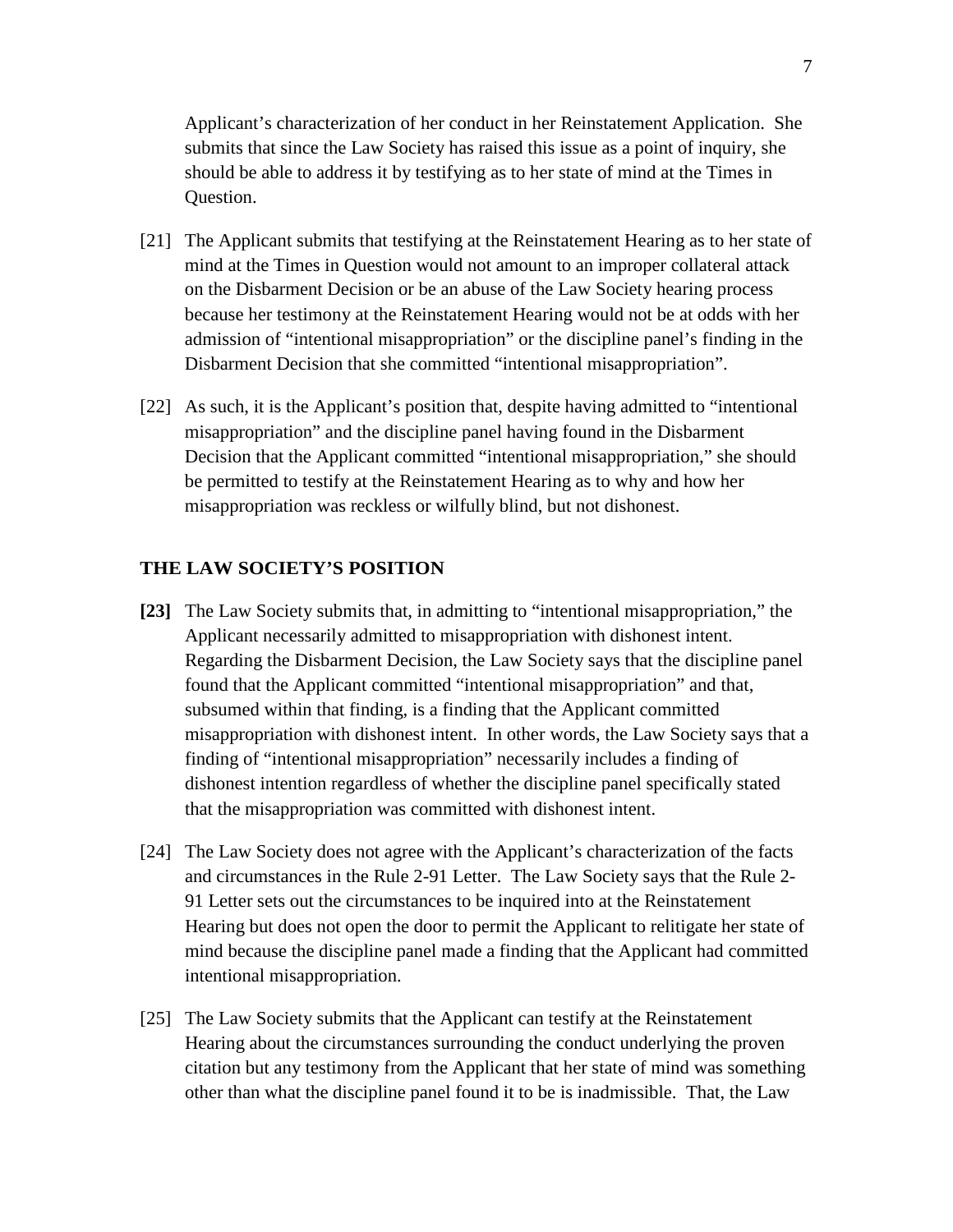Society says, would be an improper collateral attack on the Disbarment Decision and be an abuse of the Law Society hearing process.

#### **ANALYSIS**

[26] The parties tendered an Agreed Statement of Facts (the "ASF") in the Reinstatement Hearing. The Hearing Panel accepts the ASF unless otherwise noted.

# **Sub-issue 1: What did the Applicant admit, and what did the discipline panel find in the Disbarment Decision regarding the Applicant's state of mind at the Times in Question?**

### **Events and communications prior to the citation hearing**

- [27] On March 1, 2018, there was a phone call between the Applicant and Law Society counsel. During that phone call, the participants discussed the process for resolving the citation by consent under Rule 4-30. Counsel for the Law Society advised the Applicant that she would prepare and deliver to the Applicant a Notice to Admit containing admissions sought by the Law Society based on the evidence contained in the disclosure that was delivered to the Applicant. They discussed that one of the purposes of the Notice to Admit would be to assist the Applicant to decide whether she wished to submit a consent resolution proposal pursuant to Rule 4-30. Counsel for the Law Society informed the Applicant that the citation concerned intentional misappropriation and that the case law supported disbarment for intentional misappropriation absent exceptional circumstances. She also provided the Applicant with names of discipline cases involving misappropriation that did not result in disbarment.
- [28] The Applicant was briefly represented by counsel, Michael Warsh, in April of 2018. After being informed that Mr. Warsh was no longer representing the Applicant, Law Society counsel strongly recommended to the Applicant that she retain new counsel. The Applicant chose to represent herself.
- [29] Law Society counsel delivered the Notice to Admit to the Applicant. In a May 14, 2018 phone call with counsel for the Law Society, the Applicant confirmed receipt of the Notice to Admit and advised that she wanted to admit the underlying facts and resolve the citation pursuant to the Rule 4-30 consent resolution process. Law Society counsel informed the Applicant that the Law Society was seeking disbarment and that, if the sanction proposed in her Rule 4-30 proposal included consent disbarment, the Law Society was agreeable to a hearing on written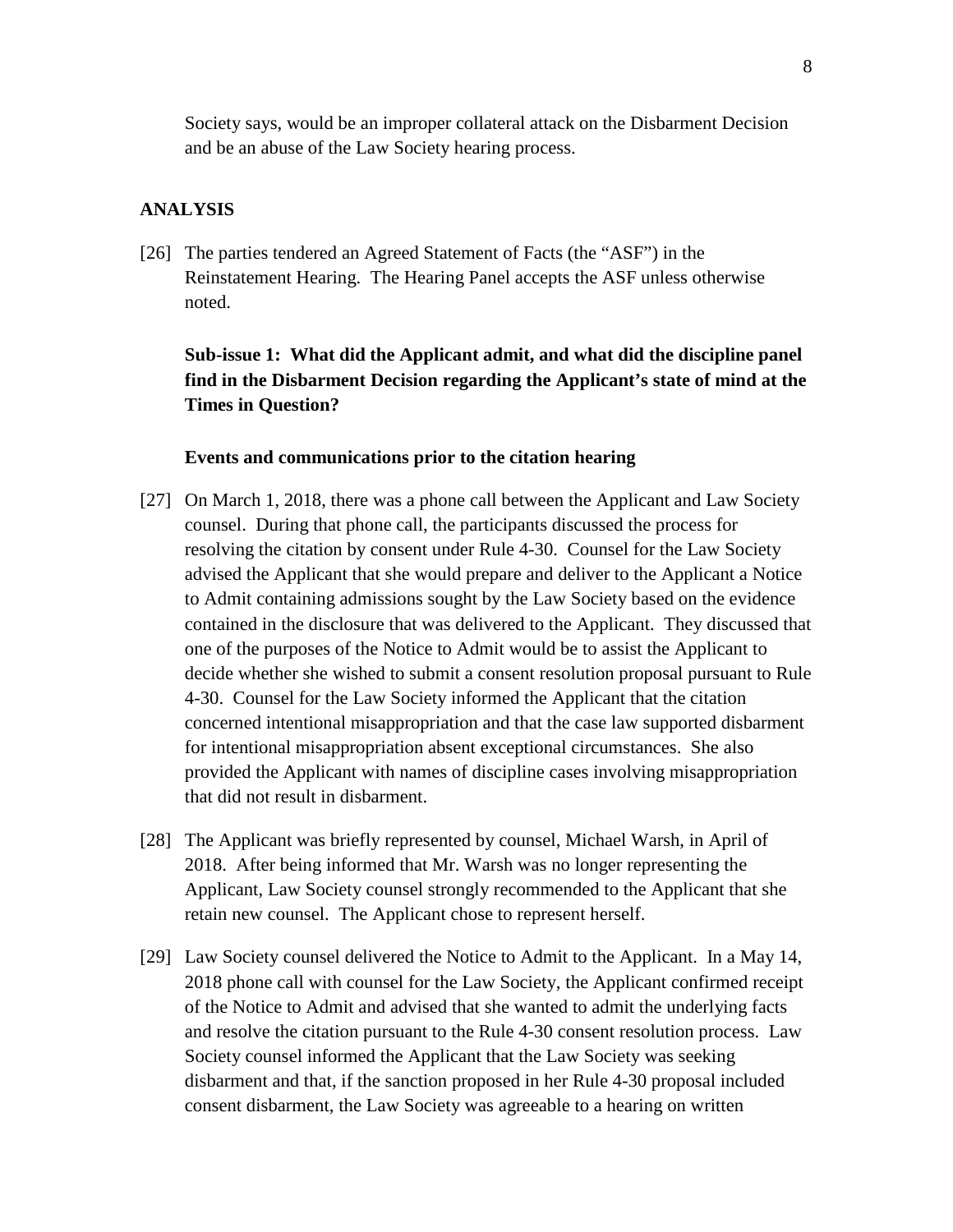materials. The participants discussed misappropriation cases in which lengthy suspensions, rather than disbarment, were ordered. Law Society counsel told the Applicant that, based on the evidence, it was unlikely the Law Society would agree to her receiving a sanction less than disbarment. The Applicant asked questions regarding the reinstatement process, in response to which Law Society counsel informed the Applicant that she must go through a credentials hearing process at which the onus would be on her to prove her good character and fitness. Law Society counsel also stated that the length of time that passed since her conduct would be a fact considered in the reinstatement process, but that there was no guarantee that she would be reinstated. Further discussion of suspension versus disbarment occurred in email communications between the Applicant and Law Society counsel.

# **Applicant's Rule 4-30 consent resolution proposal and consideration by Discipline Committee**

- **[30]** The Applicant informed Law Society counsel that she had decided to submit a consent resolution proposal in an email dated May 24, 2018. Law Society counsel responded by email that same day and provided the Applicant with a draft of the Admission Letter containing her admission of professional misconduct and consent to disbarment.
- [31] The Applicant reviewed, signed and returned the Admission Letter on May 30, 2018. She attached the Notice to Admit as well the Apology Letter addressed to the Chair of the Discipline Committee.
- [32] In the Apology Letter, the Applicant states, in part:

I write this letter as part of my Notice to Admit, as an apology regarding the actions relating to the misconduct leading to the current circumstances. … At no time did I have an intention to ever create any harm or inconvenience to any person or organization. … [I]t is clear that I did not exercise the same rigor when it came to my accounting practices. My lack of attention to the same resulted in various oversights. … In hindsight, I wish I had paid more attention to the accounting side of things, and studied the materials more carefully such as the practice management course and the trust accounting handbook. I also wish I had employed an experienced accountant at the same time that I had opened the practice. … [W]hen it came to accounting, this was something I should have paid more attention [sic] to and did not. …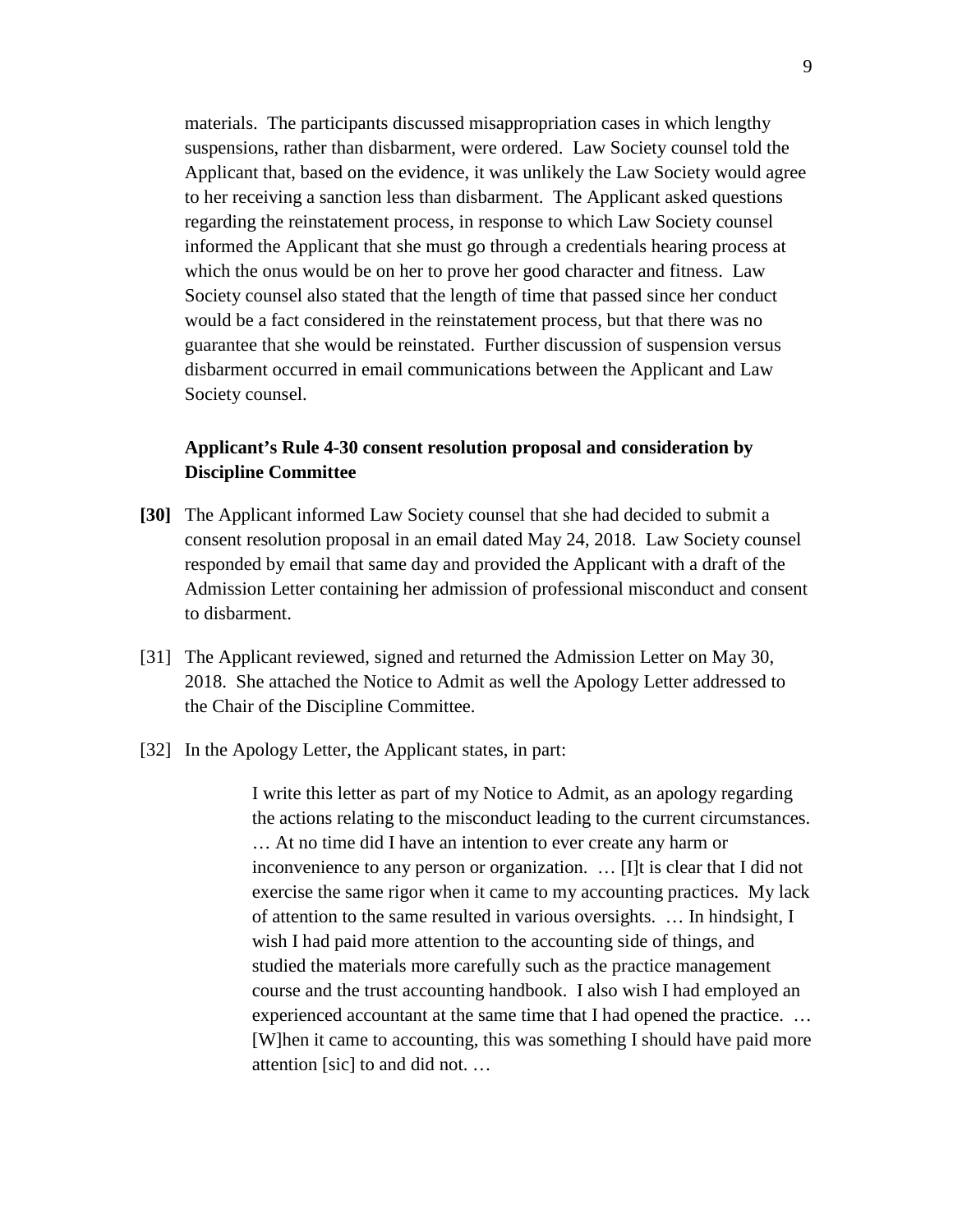- [33] The Notice to Admit includes admissions that the Applicant knew that she was personally responsible to ensure that client trust funds were dealt with in accordance with the Rules and that she knew of her obligation to prepare and deliver bills prior to withdrawing funds from trust in payment of her fees. The Notice to Admit did not seek express admissions pertaining to the Applicant's state of mind in relation to the misappropriations. The Notice to Admit is a process under the Rules by which the Law Society may seek admission of facts with a view to eliminating the need to call witnesses to give evidence. The Law Society submits that, had the Applicant not submitted the Rule 4-30 consent resolution proposal, the Law Society would have been at liberty to cross-examine the Applicant and tender any additional evidence relevant to establishing her state of mind.
- [34] The Notice to Admit states that the documents attached to it were admitted into evidence before the discipline panel for proof that the statements contained in those documents were made but not as proof of the truth of the matters recorded in those documents. None of the following documents that were created during the course of the Law Society investigation were admitted for the truth of their contents: letter from Applicant dated May 11, 2015, letter from the Applicant dated January 15, 2016, transcript of interview of the Applicant on February 29, 2016, email from the Applicant dated November 21, 2016, letter from the Applicant dated April 8, 2017 and transcript of interview of the Applicant on July 11, 2017. This is important because during the Applicant's *voir dire* testimony in the Reinstatement Hearing the Applicant relied on statements she made to the Law Society in these documents as evidence that her conduct was not intentional.
- [35] On June 7, 2018, the Discipline Committee resolved to accept the Applicant's Rule 4-30 proposal, including her admissions and consent to disbarment. The Committee instructed Law Society counsel to recommend to the discipline panel that they accept the Rule 4-30 proposal and order disbarment in accordance with the proposal.

#### **Rule 4-30 citation hearing**

**[36]** On June 8, 2018, the Law Society applied to adjourn generally the hearing scheduled for June 19 to 20, 2018 based on the Discipline Committee's acceptance of the Rule 4-30 proposal and the Applicant's consent that the matter proceed on the written record without the need for an oral hearing. On June 12, 2018, both the adjournment application and the Law Society's application to conduct the hearing on the written record were granted. All of the application materials were delivered to and received by the Applicant.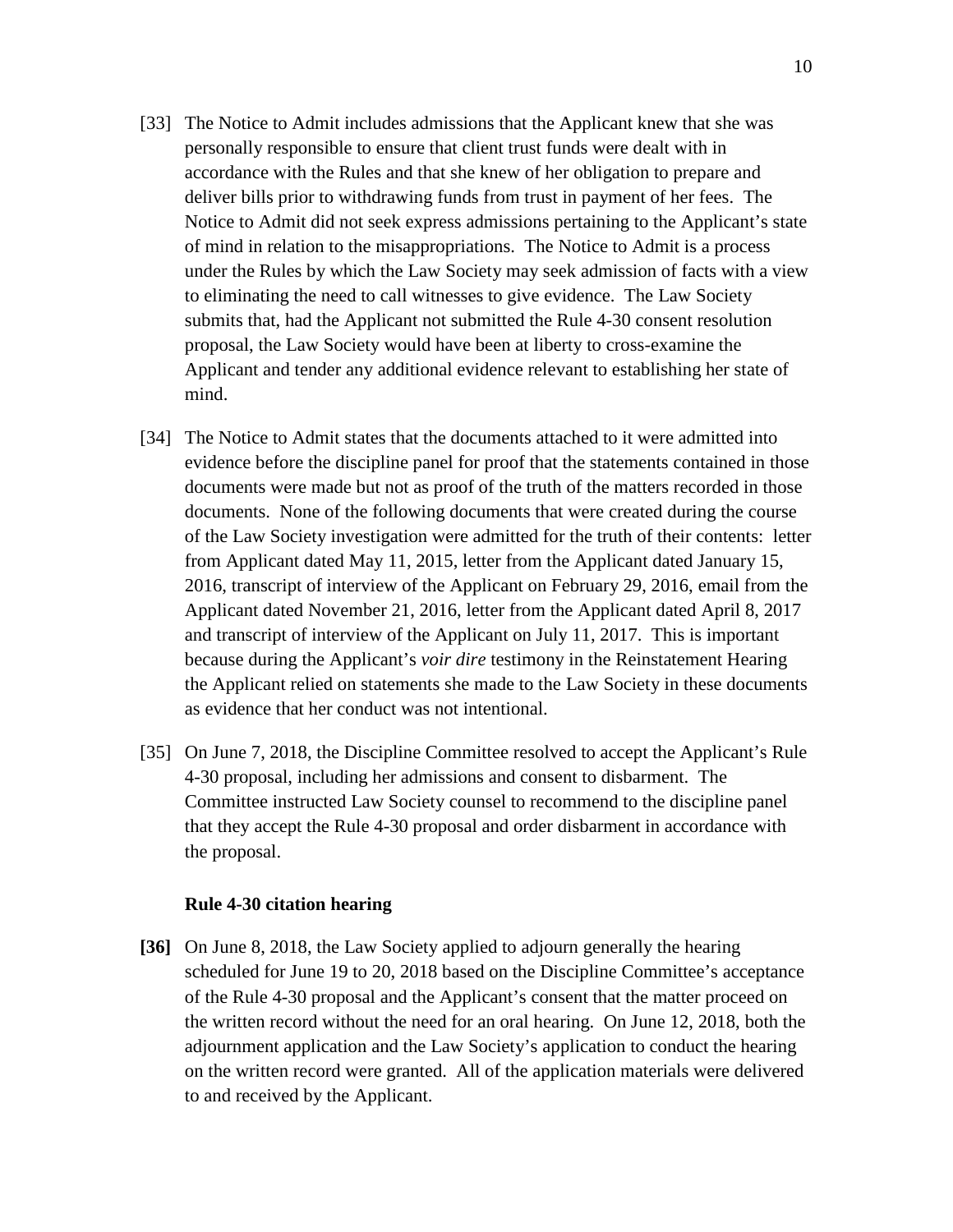- **[37]** The hearing of the citation proceeded pursuant to Rule 4-30 of the Rules on the written record and without an oral hearing. The discipline panel made findings and orders in accordance with the Rule 4-30 proposal made by the Applicant and accepted by the Discipline Committee.
- [38] Correspondence related to the Rule 4-30 proposal and evidence supporting the citation allegations were provided to the discipline panel and tendered as exhibits at the citation hearing.
- [39] In the ASF, the parties agreed that certain evidence that was tendered as exhibits at the citation hearing, be admitted for the purposes of the hearing of the Applicant's Reinstatement Application, including the following:
	- 1. The signed Admission Letter, which is admitted for the truth of its contents, subject to any rulings and directions made by this Hearing Panel on the May 24 Application.
	- 2. The Apology Letter, which is not admitted for the truth of its contents at the Reinstatement Hearing.
	- 3. The Notice to Admit dated May 3, 2018, which is admitted for the truth of its contents and as proof of the admissions made by the Applicant in the citation hearing, subject to any rulings and directions to be made by this Hearing Panel on the May 24 Application.
	- 4. Select documentary evidence attached to the Notice of Admit as described in the ASF. This select documentary evidence includes correspondence and other documents from the Law Society investigation. Portions of some of these documents are admitted at the Reinstatement Hearing for the truth of their contents.
- **[40]** In addition to the evidence, Law Society counsel delivered written submissions to the discipline panel. These written submissions were provided to and received by the Applicant by email on June 12, 2018. The Applicant did not provide any written submissions to the discipline panel.
- [41] On August 22, 2018, the discipline panel issued a memorandum to both parties inviting submissions on amendments to the citation to accord with the Rules as they were at the time of the allegations and on the review board's decision in *Law Society of BC v. Sahota,* 2018 LSBC 20 ("*Sahota* (Review)"). In response, the Law Society provided further written submissions to the discipline panel and the Applicant on August 23, 2018. The Law Society's further written submissions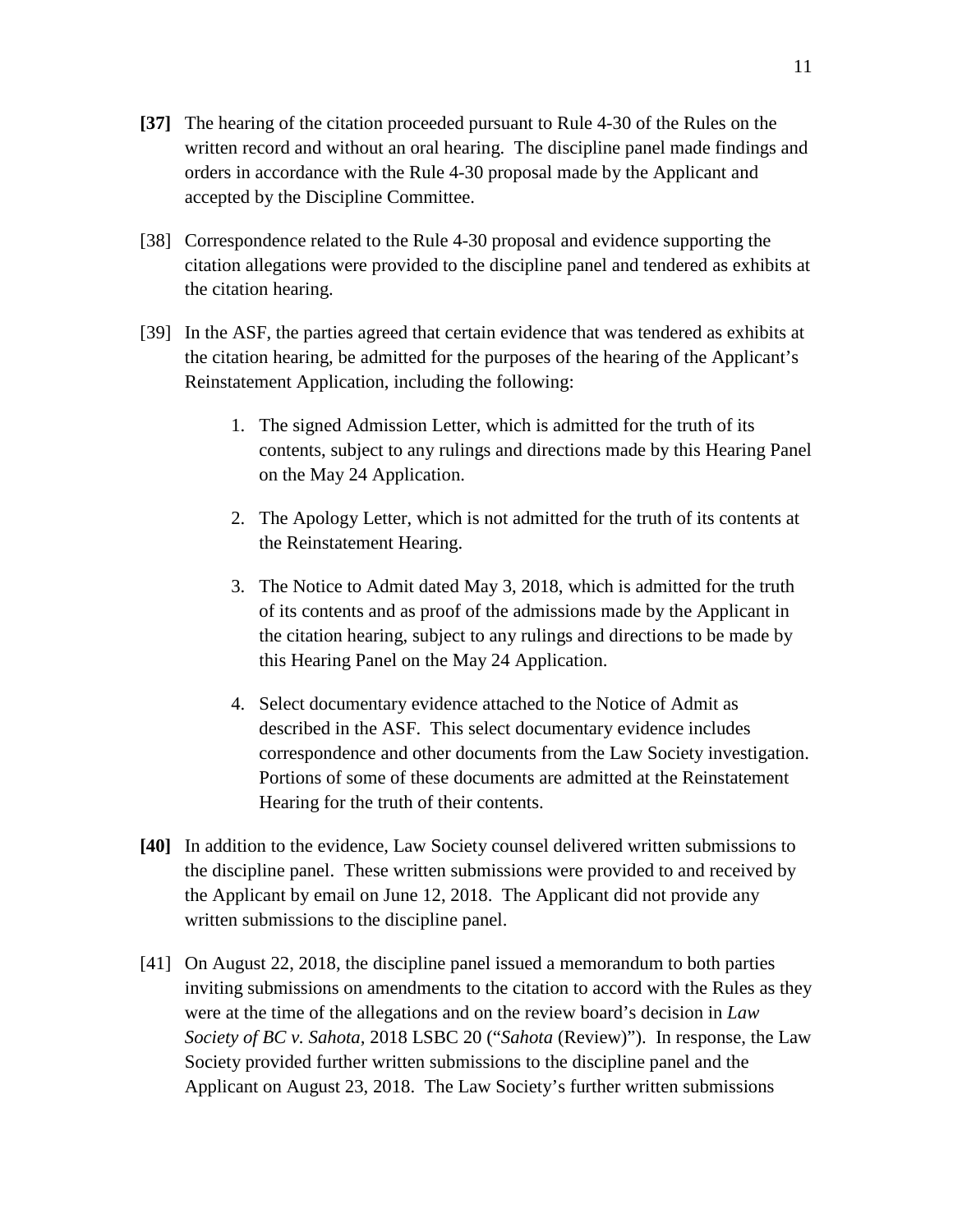submit that the review board's decision was distinguishable from the Applicant's case because *Sahota* (Review) involved misappropriation arising from gross negligence or an incompetent approach to trust accounting responsibilities, whereas the Applicant's case included instances of intentional misappropriation of client funds. The Applicant did not provide any written submissions to the discipline panel in response to the discipline panel's invitation.

- **[42]** On November 6, 2018, the discipline panel issued the Disbarment Decision. In this Reinstatement Application, the Disbarment Decision is admitted as proof of the positions taken by the parties, findings and orders made by the discipline panel and reasons given by the discipline panel.
- [43] In the ASF, the Applicant agrees that she does not seek to challenge the Disbarment Decision that her actions, as described in the citation, constituted professional misconduct, subject to this Hearing Panel's ruling on the May 24 Application. The findings made in the Disbarment Decision, including findings of fact, are admitted for their truth subject to any rulings and directions made by this Hearing Panel concerning the Applicant's admission that her misappropriation was intentional and subject to any ruling or directions to be made by this Hearing Panel that she be allowed to testify about her state of mind at the time of engaging in the actions described in the citation.
- [44] The Applicant agrees, in the ASF, that she knew, prior to making any admissions in the hearing of the citation, that the Law Society's position was that, if her actions alleged in the citation were proven, the Law Society would seek disbarment. Further, the Applicant agrees in the ASF that she made admissions in the citation hearing and consented to disbarment voluntarily and with full knowledge of the evidence relied on by the Law Society.

### **The Disbarment Decision**

- **[45]** In paras. 17 and 18 of the Disbarment Decision, the discipline panel found that the Applicant admitted to the facts recounted in the Notice to Admit and found that in the Admission Letter the Applicant admitted that she intentionally misappropriated client funds as set out in allegation 1 of the citation and that she committed professional misconduct by committing the disciplinary violations alleged in allegations 1 to 7 of the citation.
- [46] The discipline panel began its review of allegation 1 in the citation, being the misappropriation of trust funds, at para. 35 of the Disbarment Decision. The discipline panel quoted the following passage from para. 71 of *Law Society of BC v. Gellert,* 2013 LSBC 22 ("*Gellert* (F & D)"):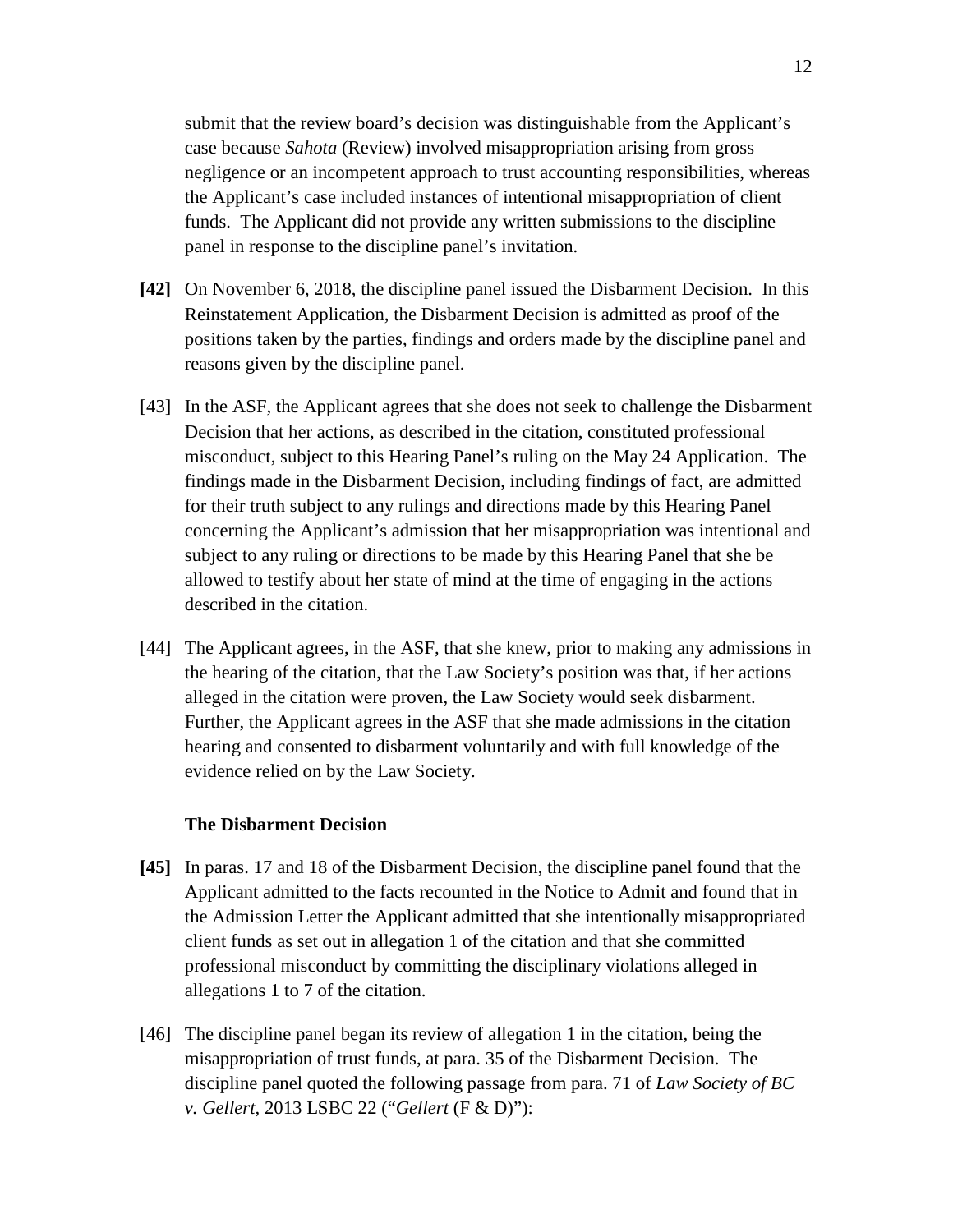Misappropriation of a client's funds occurs where the lawyer takes those funds for a purpose unauthorized by the client, whether knowingly or through negligence or incompetence so gross as to prove a sufficient element of wrongdoing. As this definition indicates, there must be a mental element of wrongdoing or fault, yet this mental element need not rise to the level of dishonesty as that term is used in criminal law. See *Law Society of BC v. Ali,* 2007 LSBC 18 ("*Ali* (F & D)"), at paras. 79-80, 105; *Law Society of BC v. Harder,* 2005 LSBC 48, ("*Harder* (F & D)") at para. 56.

- **[47]** After referencing *Gellert* (F & D) and paras. 60 and 61 of *Law Society of BC v. Sahota,* 2016 LSBC 29 ("*Sahota* (F & D)"), the hearing panel found, at para. 38, that the Applicant had admitted that she intentionally misappropriated client funds and committed professional misconduct by making 13 withdrawals from her trust account when she was not entitled to the funds.
- [48] After canvassing the facts surrounding those withdrawals, including eight withdrawals that were made to pay personal or business expenses, the discipline panel concluded at para. 47 that, given the admitted facts, the Applicant's proposed admission to the professional misconduct described in allegation 1 of the citation, namely misappropriation of client trust funds and breach of Rule 3-56, was appropriate and that the Law Society had met its onus of proving misconduct regarding this allegation.
- [49] In considering the nature and gravity of the Applicant's conduct for the purposes of determining whether disbarment should be ordered, the discipline panel concluded, at paras. 105 and 106:

 The most serious aspect of the Respondent's misconduct is her intentional misappropriation of \$6,154.97 in client funds (allegation 1). Misappropriation is an egregious betrayal of the trust that clients place in their lawyers. The public's confidence in the legal profession requires that the sanction for misappropriation be significant. A significant sanction is also necessary to promote general deterrence and protect the public from similar breaches in the future. The fact that the respondent has been rehabilitated and presents little or no risk of committing further misconduct is usually of little moment. Accordingly, absent rare and extraordinary circumstances, the appropriate disciplinary action for the intentional misappropriation of client funds will usually be disbarment, in particular where a substantial sum has been misappropriated. See *Law Society of BC v. McGuire*, 2006 LSBC 20, at paras. 21-30; *Law Society of*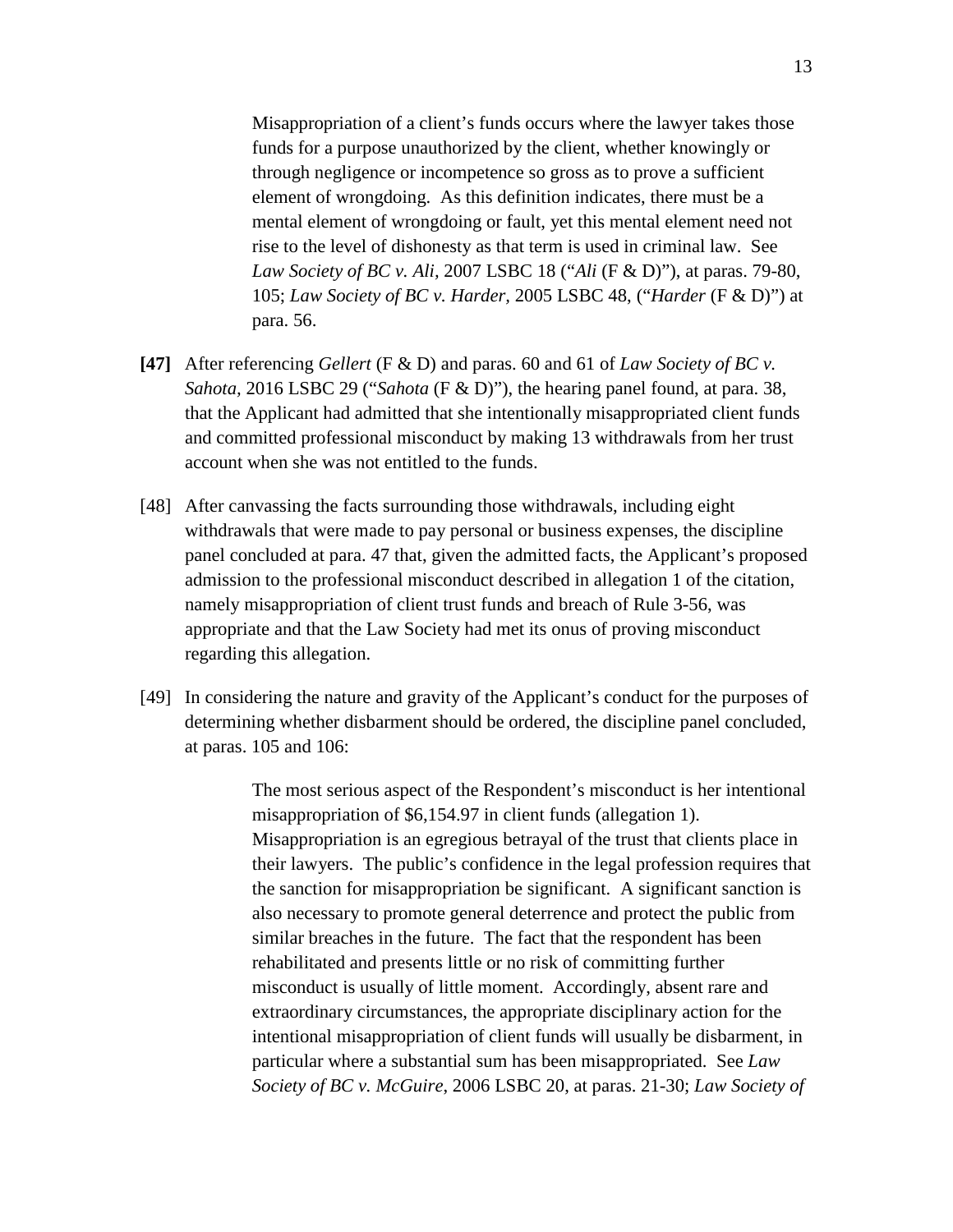*BC v. Goulding*, 2007 LSBC 39, at para. 4, *Law Society of BC v. Harder*, 2006 LSBC 48 ("*Harder* (DA)"), at paras. 55-64; *Law Society of BC v. Ali*, 2007 LSBC 57, at paras. 7-24 ("*Ali* (DA)"); *Law Society of BC v. Gellert*, 2014 LSBC 05 ("*Gellert* (DA)"), at paras. 42-46; *Law Society v. BC v. Tak*, 2014 LSBC 57, at paras. 35, 45, 70-71.

The Respondent's misappropriation of \$6,154.97 in client funds was intentional. It was carried out by means of multiple improper withdrawals made over a 17-month period, and a substantial part of the funds were used to cover the Respondent's personal expenses. The amount in question – over \$6,000 – is not insubstantial. As noted in *Gellert* (DA), at para. 48, disbarment has been imposed in other cases where similar or even lesser amounts of money have been intentionally misappropriated from clients. In this respect, see also *Goulding*, at para. 7, and *Ali* (DA), at para. 16.

[50] At paras. 125 to 129 of the Disbarment Decision, the discipline panel distinguished a number of cases on the basis that in those cases the misappropriation was not intentional. *Sahota* was distinguished on the basis that, in that case, the misappropriation of trust funds was not intentional but rather arose through gross negligence. The discipline panel distinguished the review board's decision in *Law Society of BC v. Sas,* 2017 LSBC 08 on the basis that, unlike the respondent in *Sas*, the Applicant intentionally misappropriated funds for her personal use.

#### **The meaning of "intentional misappropriation"**

- **[51]** It is undisputed that the Applicant admitted, and the discipline panel found, that the Applicant committed "intentional misappropriation." The question is: What does "intentional misappropriation" mean? Counsel for the parties were unable to direct us to any authority supporting the Applicant's argument that "intentional misappropriation" can include situations involving reckless or wilfully blind misappropriation in addition to dishonesty. This Hearing Panel must consider what "intentional" adds to the term "misappropriation".
- [52] We will start with what constitutes misappropriation. In *Sahota* (F & D), the panel summarized the nature of misappropriation in paras. 60 through 65:

We begin with an attempt to understand the nature of misappropriation. In the decision of a hearing panel on facts and verdict in the matter of *Ali* (F & D), at para. 79, the following appears in the context of describing the meaning of misappropriation: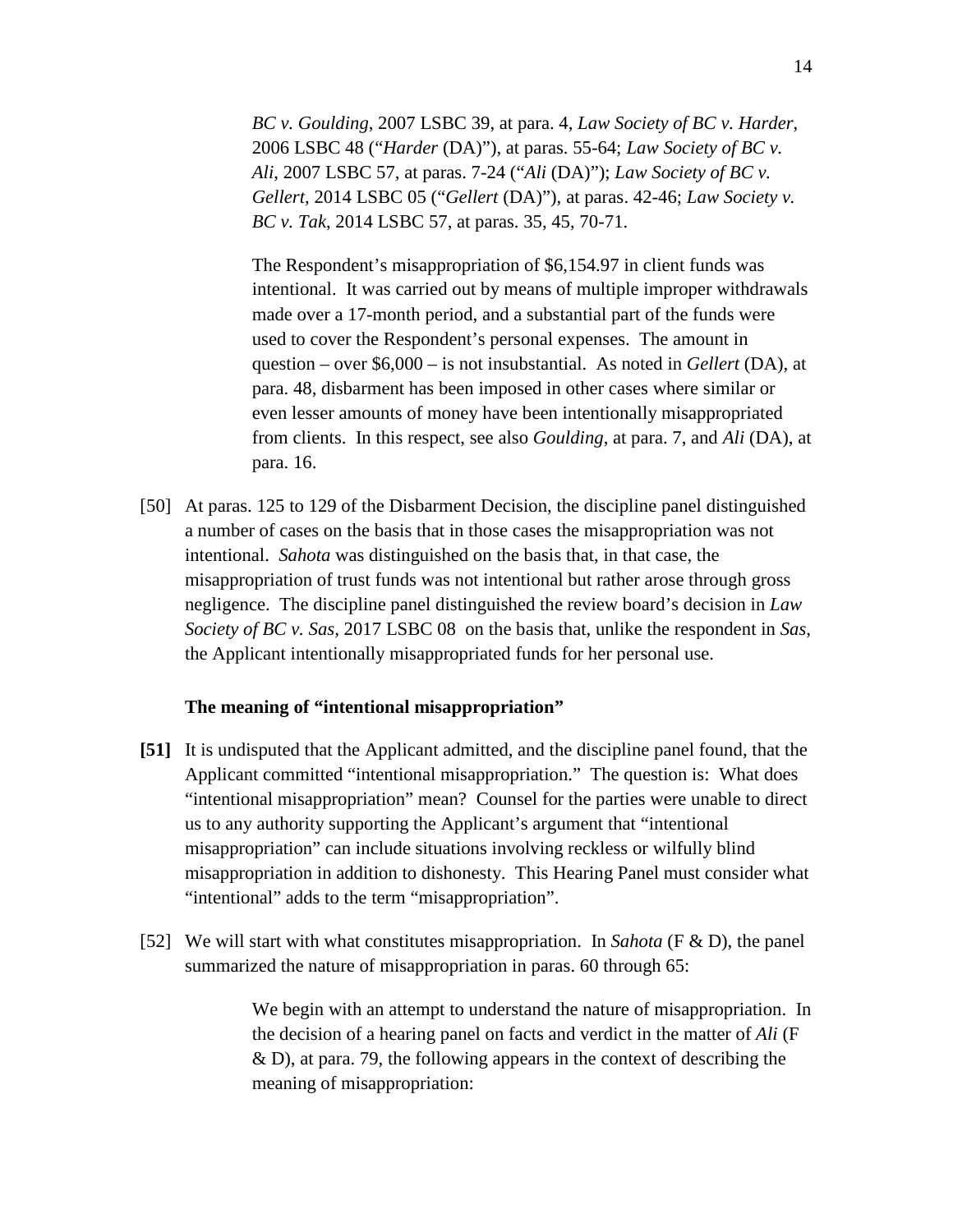Misappropriation is defined in *Black's Law Dictionary*, 6th Edition as follows:

> The unauthorized, improper, or unlawful use of funds or other property for purposes other than that for which intended. Misappropriation of a client's funds is any unauthorized use of client's funds entrusted to an attorney, including not only stealing but also unauthorized temporary use for lawyer's own purpose, whether or not he derives any personal gain or benefit therefrom ...

These are important clarifications. Any unauthorized use qualifies. It does not need to amount to stealing, as long as there is an unauthorized temporary use for the lawyer's own purpose. Personal gain or benefit to the lawyer is not required.

Further, the panel in *Harder* (F & D) provided at para. 56 the following helpful language to the quest for clarity on this issue:

> A useful further clarification of the meaning of misappropriation is found in an American authority, in the matter of *Charles W. Summers* 114 NJ 209 @ 221 [SC 1989] where the Court stated:

> > Misappropriation is "any unauthorized use by the lawyer of clients' funds entrusted to him, including not only stealing, but also unauthorized temporary use for the lawyer's own purpose, whether or not he derives any personal gain or benefit therefrom."  $[\ldots]$  As we stated in re Noonan  $[\ldots]$ , knowing misappropriation consists simply of a lawyer taking a client's money entrusted to him, knowing that it is the client's money and knowing that the client has not authorized the taking. [. . .].

The lawyer's subjective intent to borrow or steal, the pressures on the lawyer leading him to take the money, the presence of the attorney's good character and fitness and absence of "dishonesty, venality, or immorality" are all irrelevant.

Thus, all that is required is for the lawyer to take the money entrusted to the lawyer knowing that it is the client's money and that the taking is not authorized.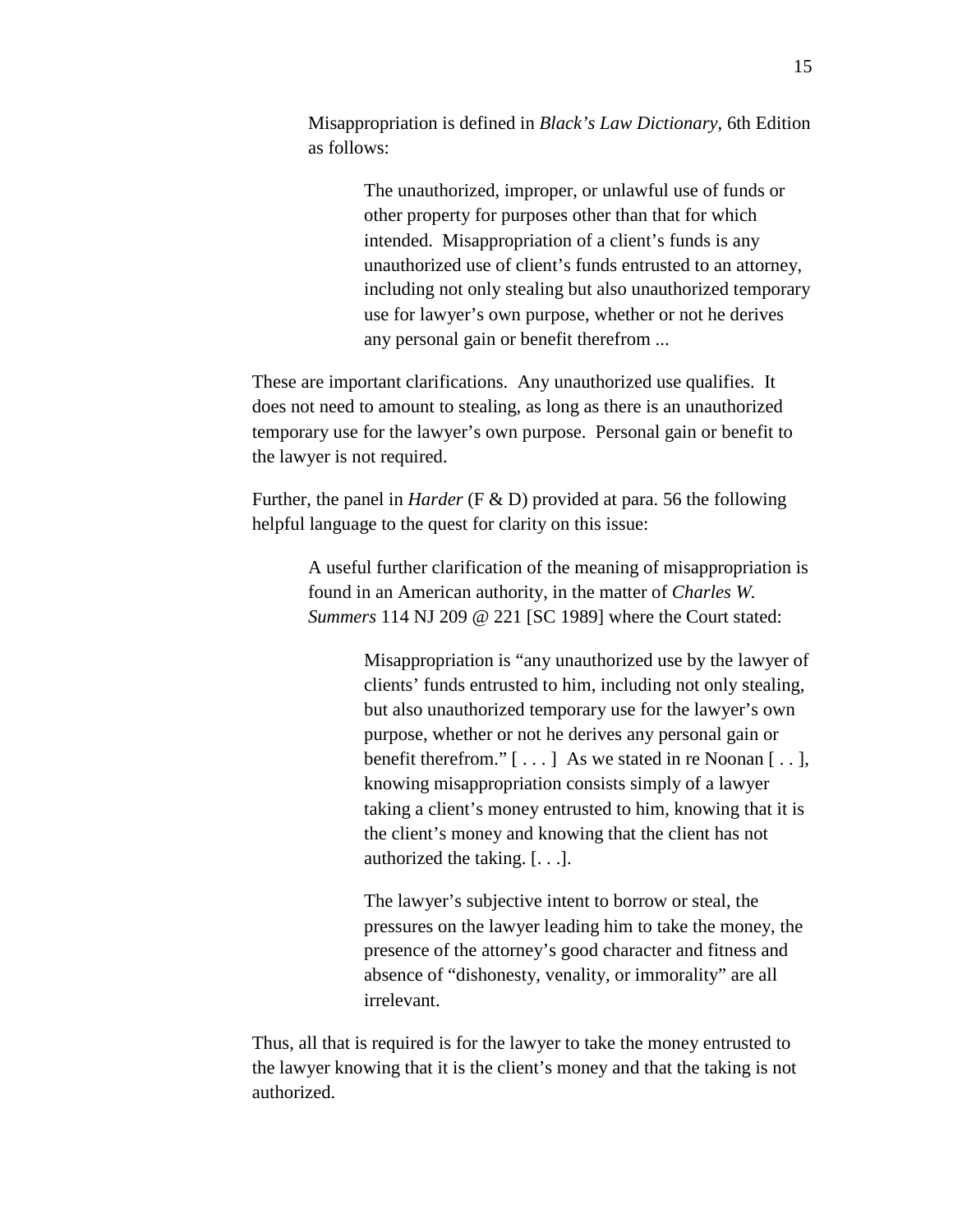In *Gellert* (F & D), the panel stated at para. 71:

Misappropriation of a client's trust funds occurs where the lawyer takes those funds for a purpose unauthorized by the client, whether knowingly or through negligence or incompetence so gross as to prove a sufficient element of wrongdoing. As this definition indicates, there must be a mental element of wrongdoing or fault, yet this mental element need not rise to the level of dishonesty as that term is used in the criminal law. See *Ali* (F & D), paras. 79-80, 105; *Harder* (F & D), para. 56.

It may not be possible to reconcile the various statements cited, but we are primarily seeking to determine where the conduct of the Respondent fits within the range of these diverse observations. Among legal professionals, "misappropriation" is an emotionally charged word. It connotes substantial financial misbehaviour. It is intuitively connected to wrongdoing and fault, and despite the language of the various cases cited, it is difficult to imagine a finding of "inadvertent" misappropriation. *Gellert* says that there must be "a mental element of wrongdoing or fault."

- [53] In *Ali* (DA), the hearing panel commented that the most serious of misappropriation cases will involve proven dishonesty. At paras. 7 and 21, the hearing panel wrote:
	- [7] There is strong authority that in cases of misappropriation, disbarment is the appropriate remedy. *Bolton v. Law Society*, [1994] 2 All ER 486 (CA) set out this general principle at 491:

Any solicitor who is shown to have discharged his professional duties with anything less than complete integrity, probity and trustworthiness must expect severe sanctions to be imposed upon him by the Solicitors Disciplinary Tribunal. ... The most serious involves proven dishonesty, whether or not leading to criminal proceedings and criminal penalties. In such cases, the tribunal has almost invariably, no matter how strong the mitigation advanced for the solicitor, ordered that he be struck off the Roll of Solicitors.

…

[21] In most cases where disbarment is not imposed, there is a significant mitigating factor, usually either an absence of any dishonest intent or an underlying medical problem (for example, *Ranspot*, 1999 LSBC 09, where there was depression, substance abuse and marital break-up).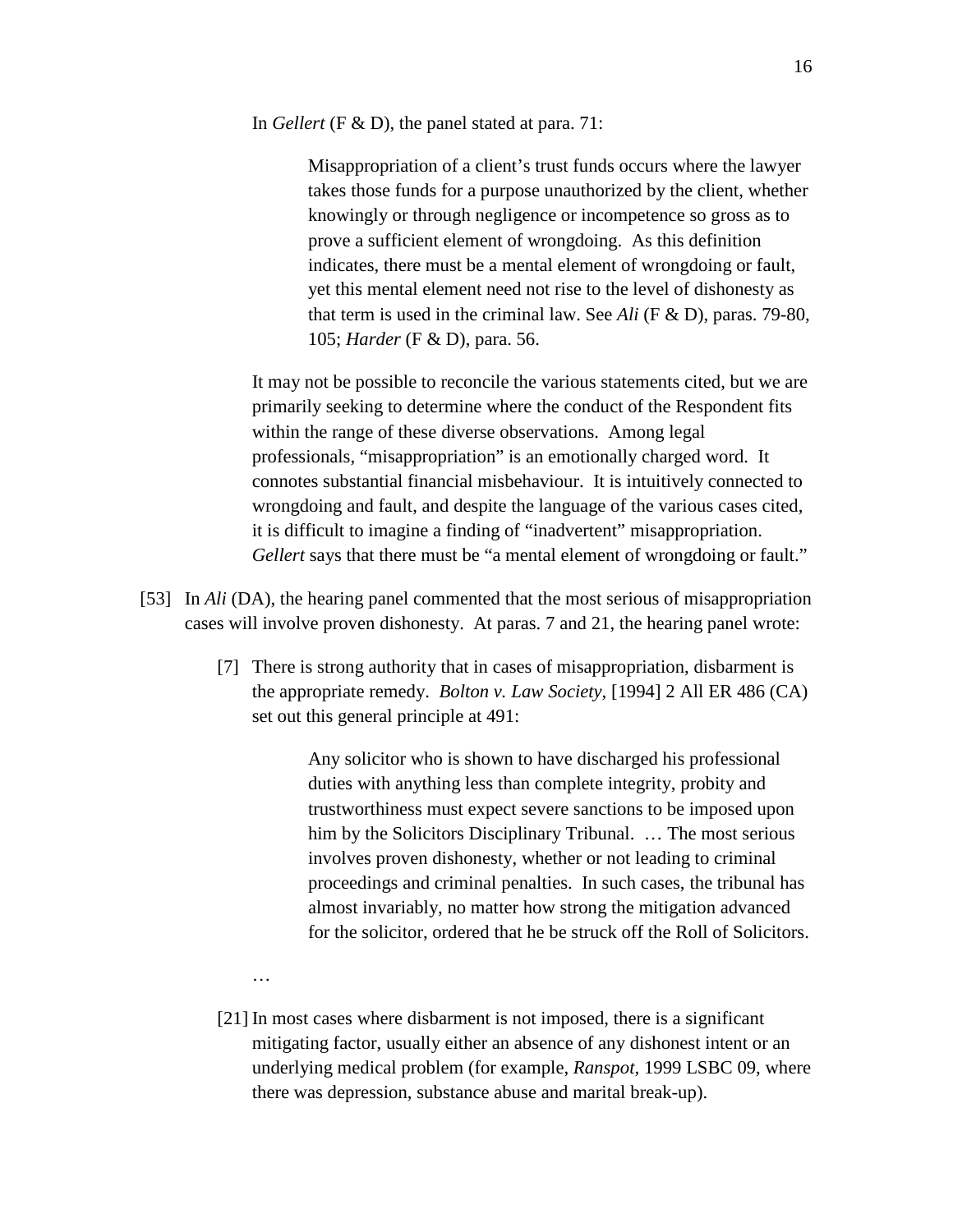[54] The jurisprudence establishes that something less than dishonesty can be sufficient to establish the mental element of wrongdoing or fault that is required for a finding of misappropriation. In *Sahota* (F & D), the hearing panel concluded, at para. 73:

> All required elements of the definition of misappropriation are made out in these circumstances. The use of the client's funds (to cover a shortage in another sub-ledger) was not authorized. The unauthorized use must occur either knowingly or with gross negligence or incompetence. We are clear that this test has been satisfied.

[55] Similarly, in *Law Society of BC v. Ahuja,* 2019 LSBC 31, the hearing panel commented, at paragraph 124:

> We agree that some hearing panels have used different language to describe serious professional misconduct without reference to "misappropriation" where the lawyer's mental element in relation to the conduct does not rise to the level of active dishonesty or wilful blindness. In the case before us, no one suggests, and we do not find, that the Respondent was reckless, nor do we suggest that he had no awareness that what he was doing was wrong. He did.

[56] The review board in *Sahota* Review noted that misappropriation committed through recklessness has been distinguished from misappropriation that was intentional or dishonest. At para. 45 the review board commented:

> In *Law Society of Saskatchewan v. Angus*, 2010 LSS 6, [2010] LSDD No. 232, the lawyer, through recklessness, misappropriated client funds, prepared false accounts, breached an undertaking that he provided to the Law Society and failed to respond substantively or at all to various inquiries from the Law Society. The lawyer did not maintain proper books and records. The hearing panel found that the lawyer's failure to follow the basic protocol in the handling of his trust account was reckless. The panel also found that the misappropriation was not intentional or dishonest. The lawyer was suspended for 12 months. In reaching its decision, the hearing panel referred to *Law Society of Upper Canada v. Kazman*, 2008 ONLSAP 7, [2008] LSDD No. 46, where recklessness in the context of professional discipline was discussed. In *Kazman*, at para. 48 (para. 30 in *Angus*) the panel stated:

It is said that maintaining public confidence in the integrity of the legal profession is the responsibility of the Law Society. In reality, it is the responsibility of every licensee of the Law Society. The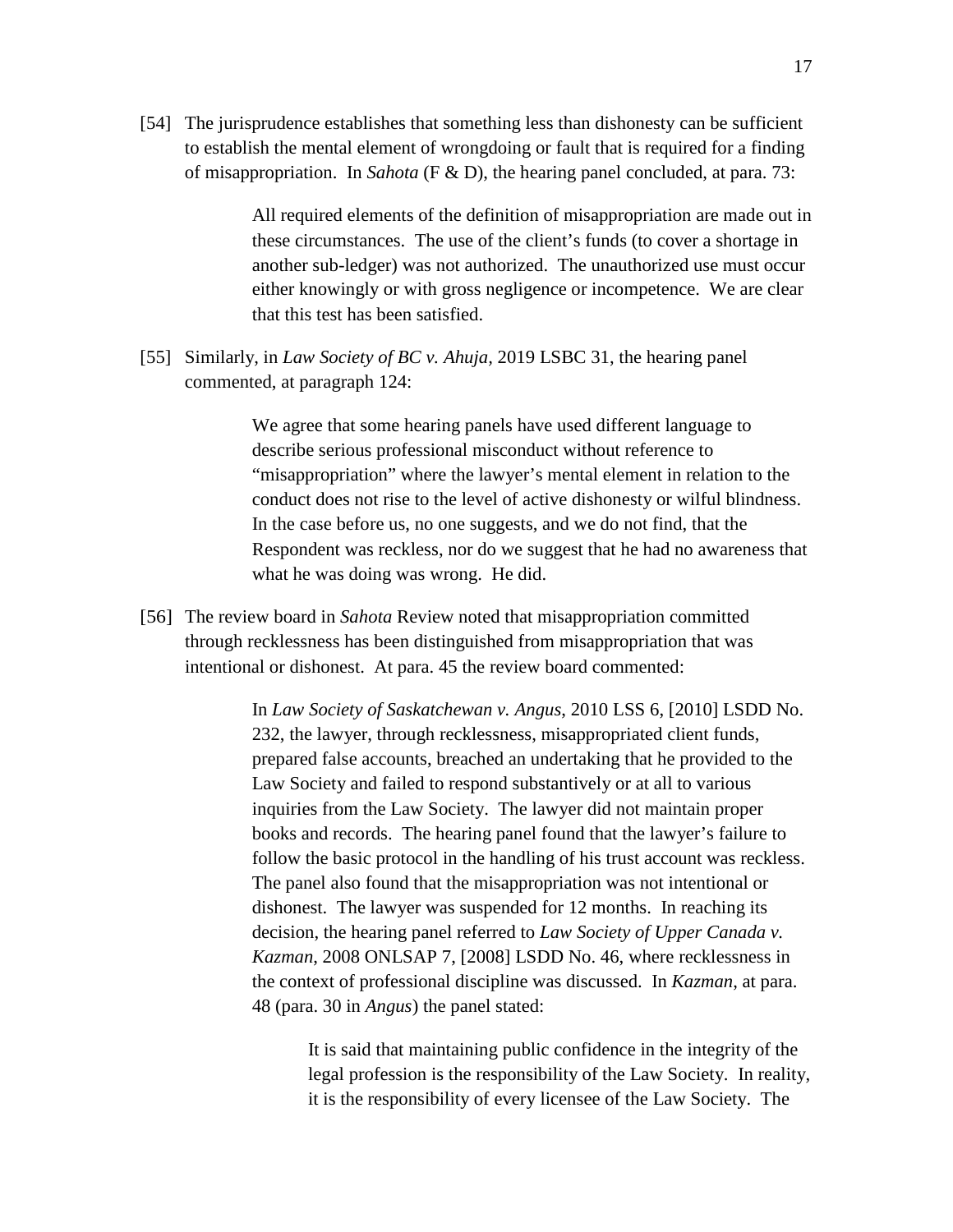Law Society is merely the primary agency by which the licensees at large achieve that goal. The integrity of the legal profession must be vigilantly guarded so that the public's reliance on, and confidence in, the legal profession remain at the highest level. Where a licensee is either willfully blind or reckless, then, to protect the public and maintain their faith, we may impute to the wrongdoer the knowledge requisite for culpability. Willful blindness and recklessness are merely the conduits for the imputation, *i.e*., once knowledge of either the risk or possible consequence of the risk or both is imputed to the wrongdoer by whatever conduit, culpability will follow.

[57] In *Law Society of BC v. Sas,* 2015 LSBC 19*,* the hearing panel adopted the Supreme Court of Canada's decision in *Sansregret v. The Queen,* [1985] 1 SCR 570, as to what constitutes wilful blindness. The hearing panel commented at paras. 153 to 155 :

> The issues of wilful blindness and recklessness in the context of criminal proceedings were considered by the Supreme Court of Canada in *Sansregret v. The Queen*, [1985] 1 SCR 570, 1985 CanLII 79. Writing for the Court, McIntyre, J. stated the following commencing at para. 21:

- 21. … where wilful blindness is shown, the law presumes knowledge on the part of the accused …
- 22. Wilful blindness is distinct from recklessness because, while recklessness involves knowledge of a danger or risk and persistence in a course of conduct which creates a risk that the prohibited result will occur, wilful blindness arises where a person who has become aware of the need for some inquiry declines to make the inquiry because he does not wish to know the truth. He would prefer to remain ignorant. The culpability in recklessness is justified by consciousness of the risk and by proceeding in the face of it, while in wilful blindness it is justified by the accused's fault in deliberately failing to inquire when he knows there is reason for inquiry.
- …
- 24. … Where the accused is deliberately ignorant as a result of blinding himself to reality the law presumes knowledge …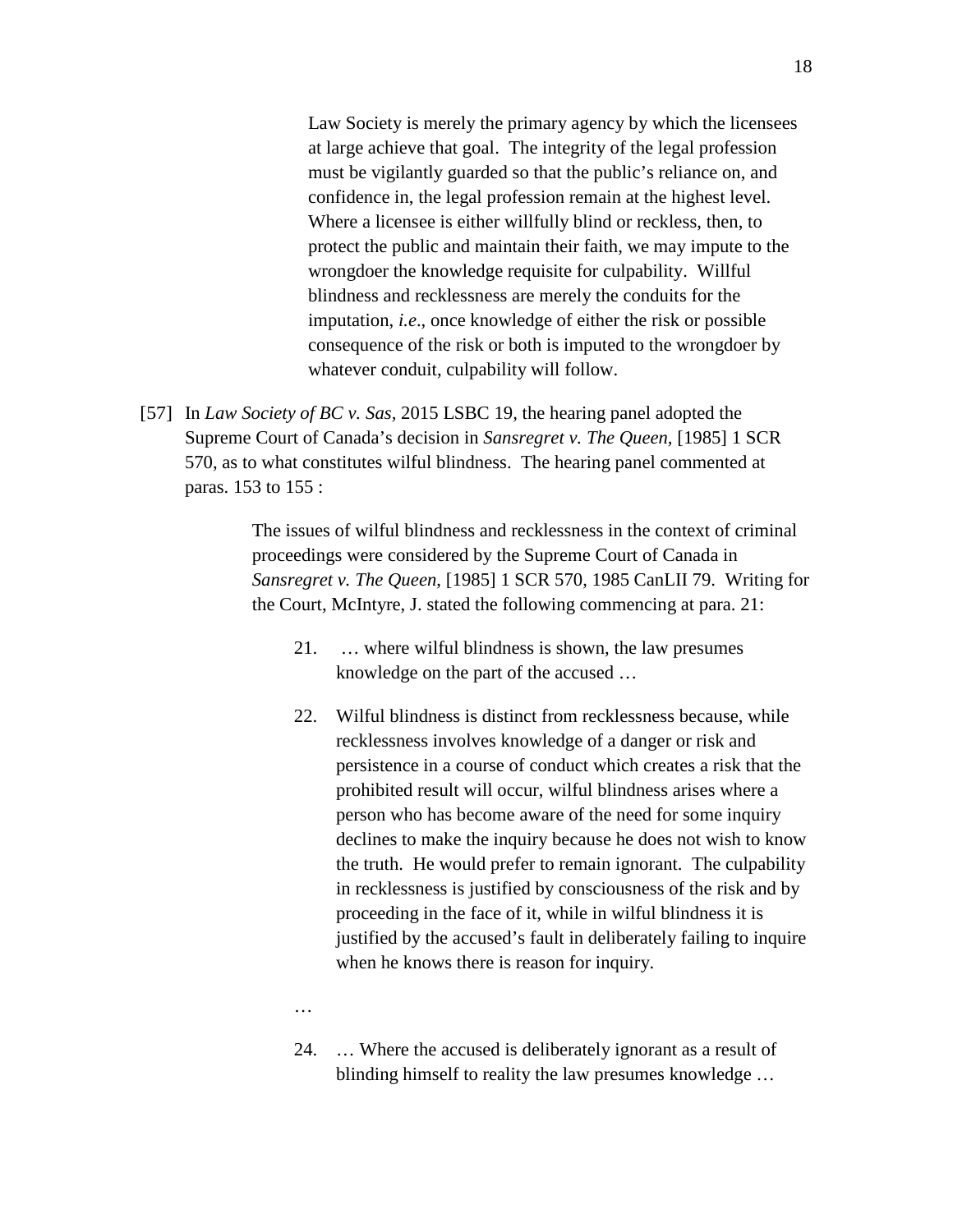25. … Having wilfully blinded himself to the facts before him, the fact that an accused may be enabled to preserve what could be called an honest belief, in the sense that he has no specific knowledge to the contrary, will not afford a defence because, where the accused becomes deliberately blind to the existing facts, he is fixed by law with actual knowledge and his belief in another state of facts is irrelevant.

In *Sansregret* at para. 22, McIntyre, J. also quoted the following statements by Glanville Williams (*Criminal Law: The General Part*, 2d ed., 1961) at p. 157 and p. 159:

> … the rule is that if a party has his suspicion aroused but then deliberately omits to make further enquiries, because he wishes to remain in ignorance, he is deemed to have knowledge.

…

… A court can properly find wilful blindness only where it can almost be said that the defendant actually knew. He suspected the fact; he realized its probability; but he refrained from obtaining the final confirmation because he wanted in the event to be able to deny knowledge.

 In our opinion, although *Sansregret* involves a criminal charge, the decision as to what constitutes wilful blindness and its effect apply equally to a civil proceeding such as this matter.

[58] *Black's Law Dictionary*, 11th edition, defines and describes "intention" and "intentional" as follows:

> intention, *n.* The willingness to bring about something planned or foreseen; the state of being set to do something. – intentional, *adj.*

> > "Intention is the purpose or design with which an act is done. It is the foreknowledge of the act, coupled with the desire of it, such foreknowledge and desire being the cause of the act, inasmuch as they fulfill themselves through the operation of the will. An act is intentional if, and in so far as, it exists in idea before it exists in fact, the idea realising itself in the fact because of the desire by which it is accompanied." John Salmond, *Jurisprudence* 378 (Glanville L. Williams et., 10th ed. 1947).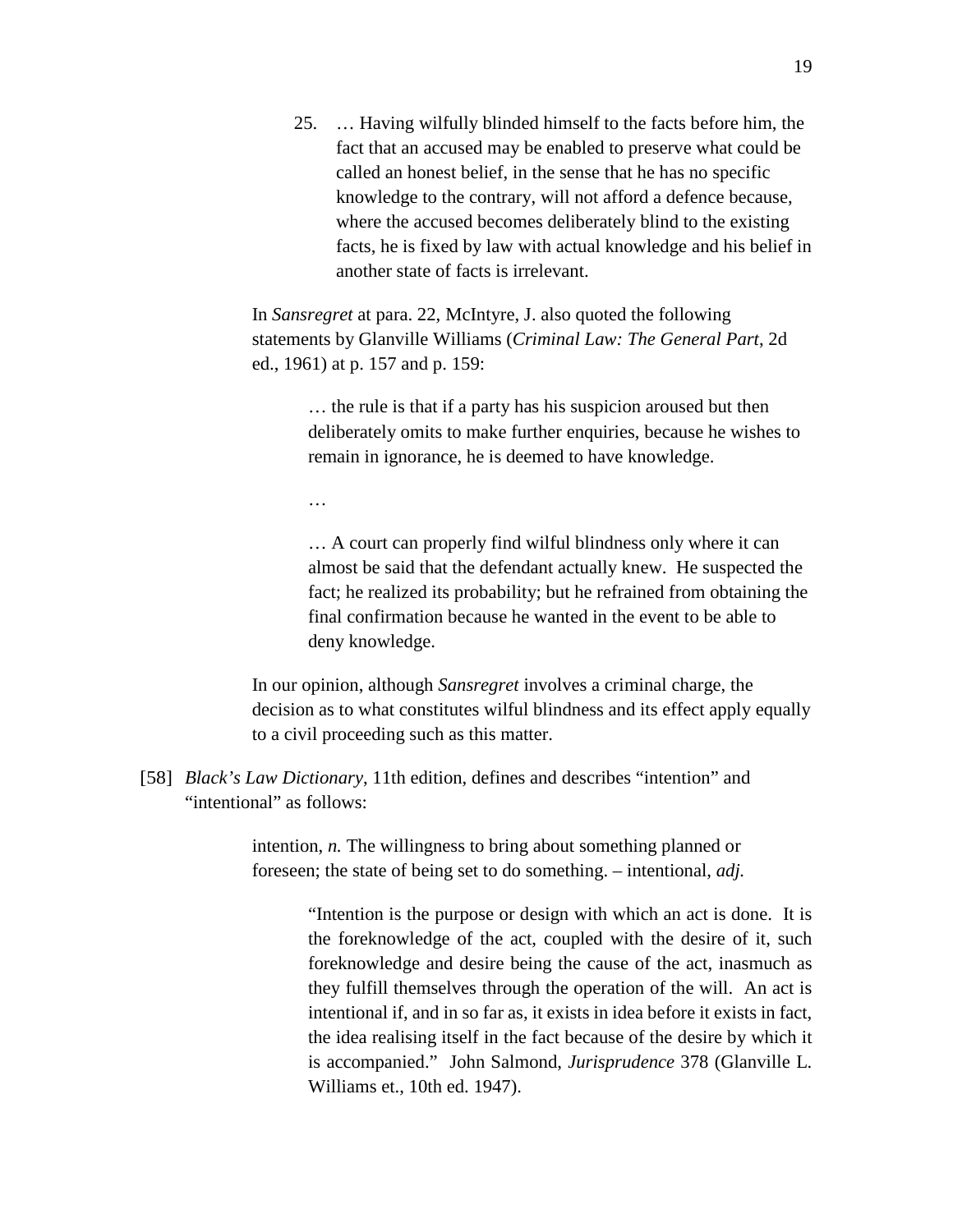"*Intention.* –This signifies full advertence in the mind of the defendant to his conduct, which is in question, and to its consequences, together with a desire for those consequences." P.H. Winfield, *A Textbook of the Law of Tort* 10 at 19 (5th ed. 1950).

intentional, *adj.* Done with the aim of carrying out the act.

[59] Contrast these definitions with this dictionary's definitions of "recklessness" and "willful blindness", which are as follows:

> recklessness, *n.* 1. Conduct whereby the actor does not desire harmful consequences but nonetheless foresees the possibility and consciously takes the risk. Recklessness involves a greater degree of fault than negligence but a lesser degree of fault than intentional wrongdoing …

Willful blindness. Deliberate avoidance of knowledge of a crime, esp. by failing to make a reasonable inquiry about suspected wrongdoing despite being aware that it is highly probable…Willful blindness creates an inference of knowledge of the crime in question.

- **[60]** The dictionary definitions of "intention" and "intentional" require actual knowledge as opposed to imputed knowledge. They also require that the act be carried out deliberately. In our view, these definitions are consistent with meanings given to these terms in the authorities that discuss misappropriation.
- [61] This Hearing Panel finds that "intentional misappropriation" connotes a greater degree of mental wrongdoing or fault than misappropriation committed with recklessness or wilful blindness. It is clear from the authorities reviewed above that the term "misappropriation" is broad and includes any unauthorized taking of client funds, regardless of whether this is done deliberately, inadvertently, recklessly or otherwise. Considering the relevant authorities, the context in which the term "intentional misappropriation" is used in the Admission Letter and the Disbarment Decision, and the ordinary meaning of "intention" and "intentional", we find that the adjective "intentional" was used to specify misappropriation that is dishonest.
- **[62]** We find that the "intentional misappropriation" of client trust funds occurs when lawyers have actual knowledge that they are taking client trust funds for a purpose unauthorized by the client and do so deliberately. In that sense, the intention associated with "intentional misappropriation" is dishonest. We do not accept the Applicant's submission that dishonest intent requires that a lawyer personally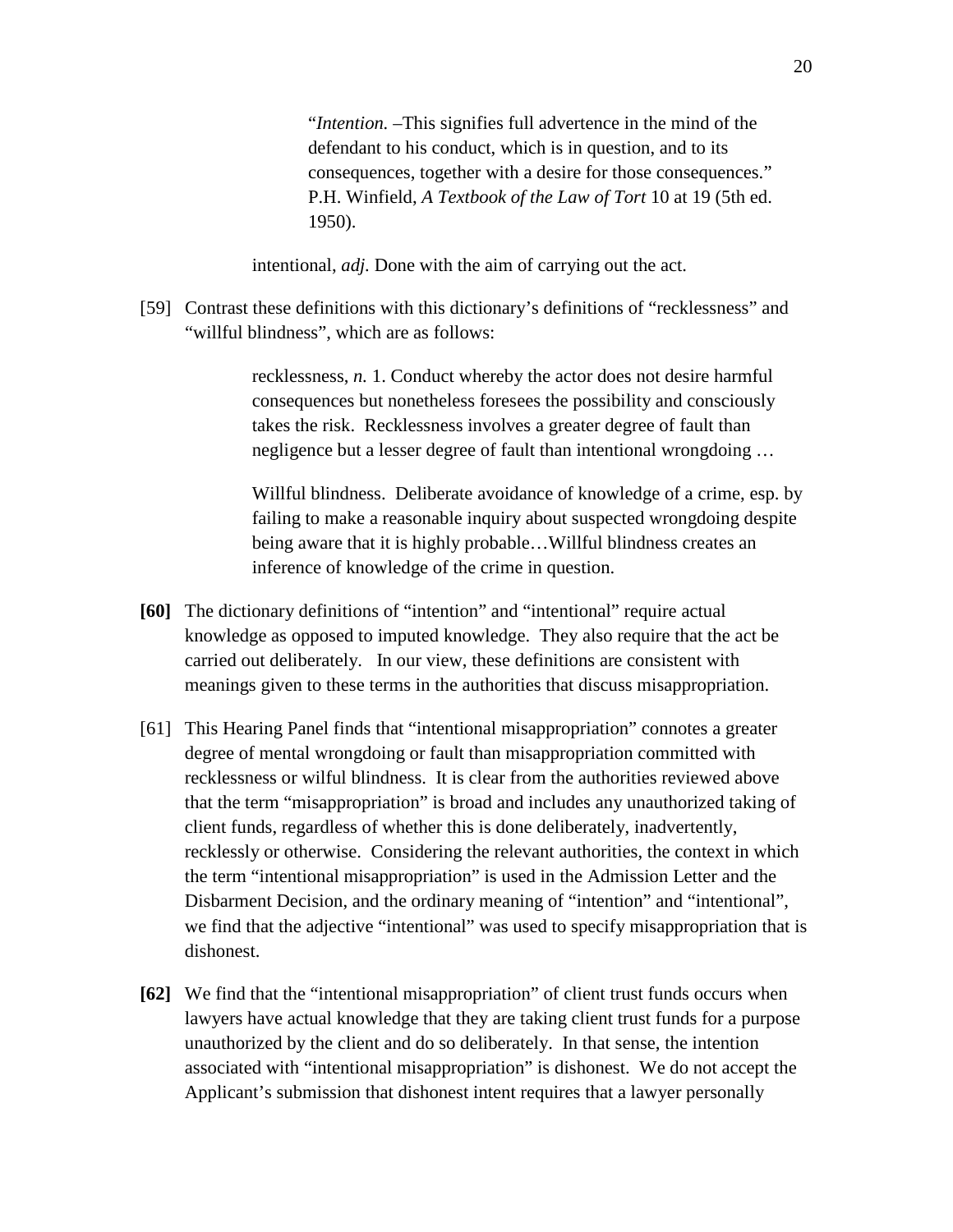benefit from the misappropriation, although the discipline panel found the Applicant did so in this case. The dishonesty occurs in the deliberate, unauthorized taking of client funds. The nature of the unauthorized purpose is irrelevant.

[63] We find that, in admitting to "intentional misappropriation," the Applicant admitted she had actual knowledge that she was taking client trust funds for a purpose unauthorized by the client and that she did so deliberately. Further, in finding that the Applicant committed "intentional misappropriation," the discipline panel found that the Applicant knew she was taking client trust funds for a purpose unauthorized by the client and that she did so deliberately.

**Sub-issue 2: Is the Applicant's testimony at the Reinstatement Hearing regarding her state of mind at the Times in Question at odds with what the Applicant admitted and the discipline panel found in the Disbarment Decision regarding the Applicant's state of mind at the Times in Question?**

### **The Applicant's testimony in** *voir dire*

- [64] The following is a summary of the Applicant's testimony in *voir dire.* It is not meant to be an exhaustive list of the Applicant's testimony but rather a general description of the testimony she wishes to have admitted in the Reinstatement Hearing despite her admission and the discipline panel's finding that she committed intentional misappropriation:
	- (a) She had a "severe lack of attention to things that are really important."
	- (b) She made inadvertent mistakes on client bills in failing to ensure they had the proper dates.
	- (c) She made a lot of unintentional and accidental mistakes, which are the result of having not properly educated herself on all of the rules of operating a trust account and having a sloppy approach to doing the accounting.
	- (d) She did not intend to steal from any client. At no point did she attempt to disguise transactions or hide funds or do anything intentional to undermine the interests of a client.
	- (e) There was never any intention on her part to misconstrue accounts, launder funds or "deceit" anyone in any way. The number of errors in her accounting are the result of her mistake in "sloppy" record-keeping and do not go beyond that.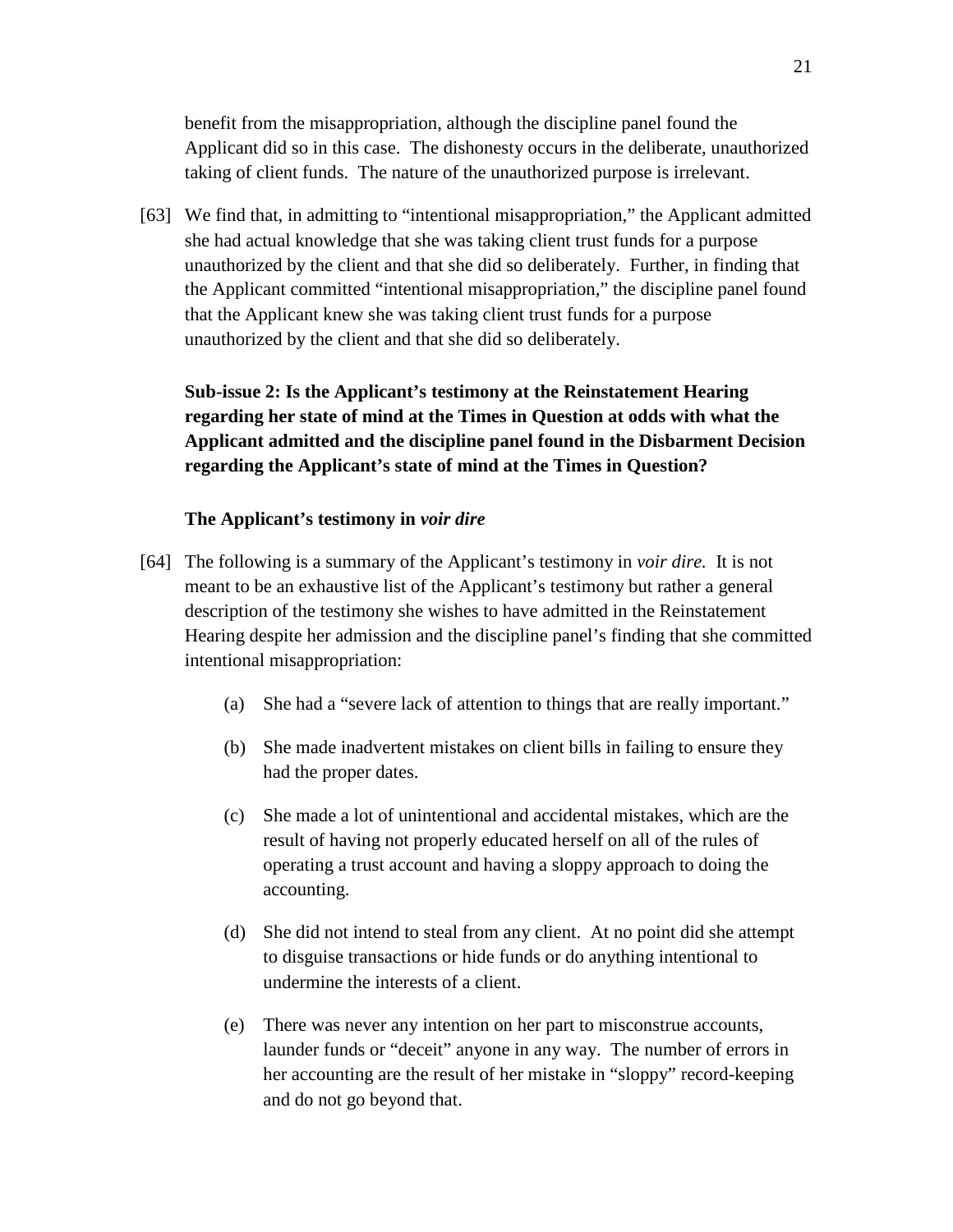- (f) She engaged in messy record-keeping and made mistakes but there was no intentional wrongdoing regarding her accounts.
- (g) In an interview by the Law Society, she stated "I don't want this it to be perceived that anything was done intentionally here" and this reflected her state of mind regarding whether her conduct was intentional or deliberate.
- (h) In another interview by the Law Society, she stated that "the issues that have come up here were, like, really a result of whatever accidental and perhaps sloppy bookkeeping or – but nothing was intentional," and this reflected her state of mind at the time.
- (i) She believed, when she consented to disbarment, that she was acknowledging the terrible job that she had done in managing her practice, that she did not delegate properly and that she did not manage the accounts properly, but not that she was saying she was a thief or a liar.
- (j) She did not believe she was admitting to dishonest behaviour when she admitted to intentional misappropriation.
- (k) She did not believe that her conduct was deserving of disbarment when she consented to disbarment.
- [65] This summary indicates that much of the Applicant's testimony regarding her state of mind at the Times in Question is directed at establishing that she did not have actual knowledge that she was taking client trust funds, that she did not deliberately take client trust funds and that she did not take client trust funds dishonestly. Such testimony is directly at odds with her admission and the discipline panel's finding that she committed intentional misappropriation.

# **Sub-issue 3: Is the Applicant precluded from testifying at the Reinstatement Hearing that she had no dishonest intent when she committed the misappropriation?**

## **The Law regarding Abuse of Process and Collateral Attack**

**[66]** A judgment in a civil or criminal case is admissible in evidence as proof of its findings and conclusions on similar or related issues and the party against whom the judgment is submitted as evidence may lead evidence to contradict it, or lessen its weight, unless precluded from doing so by the doctrines of *res judicata*, abuse of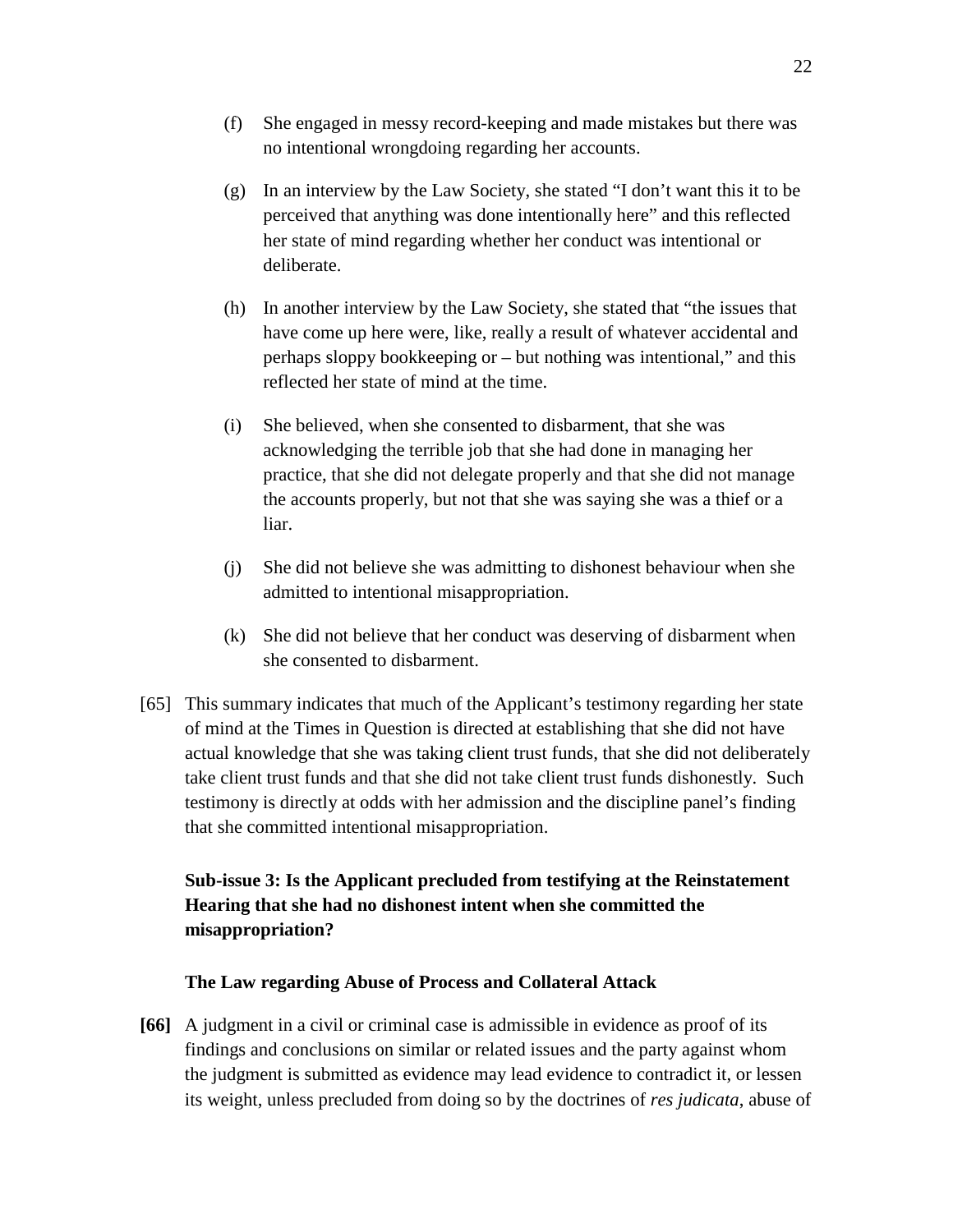process or collateral attack. See *British Columbia (AG) v. Malik,* 2011 SCC 18, cited by the review board in *Law Society of BC v. Perrick,* 2018 LSBC 07 (upheld on appeal, 2018 BCCA 169) ("*Perrick* (2018 Review)").

[67] The relevant legal principles and policy objectives are described in *Perrick* (2018 Review), paras. 94 to 102 as follows:

> The doctrines of abuse of process and *res judicata* (which includes issue estoppel, cause of action estoppel and collateral attack) arise from the broader policy objective of avoiding multiplicity of proceedings and relitigation of matters that are the subject of a final and binding order: *Malik* at paragraph 37 and *Toronto (City) v. C.U.P.E.,* Local 79, 2003 SCC 63, [2003] 3 SCR 77 at paragraphs 23, 33, and 38.

As concisely and provocatively stated by Binnie J. for the court in *Danyluk v. Ainsworth Technologies Inc.,* 2001 SCC 44, [2001] 2 SCR 460 at paragraphs 18-19, while addressing issue estoppel:

The law rightly seeks a finality to litigation. To advance that objective, it requires litigants to put their best foot forward to establish the truth of their allegations when first called upon to do so. A litigant, to use the vernacular, is only entitled to one bite at the cherry. The appellant chose the ESA as her forum. She lost. An issue, once decided, should not generally be relitigated to the benefit of the losing party and the harassment of the winner. A person should only be vexed once in the same cause. Duplicative litigation, potential inconsistent results, undue costs, and inconclusive proceedings are to be avoided.

Finality is thus a compelling consideration and judicial decisions should generally be conclusive of the issues decided unless and until reversed on appeal. However, estoppel is a doctrine of public policy that is designed to advance the interests of justice. Where, as here, its application bars the courthouse door against the appellant's \$300,000 claim because of an administrative decision taken in a manner which was manifestly improper and unfair (as found by the Court of Appeal itself), a re-examination of some basic principles is warranted.

The primary focus of these doctrines is avoiding harm to the integrity of the judicial function of the courts. Integrity of the judicial function is endangered when different findings of fact or legal conclusions are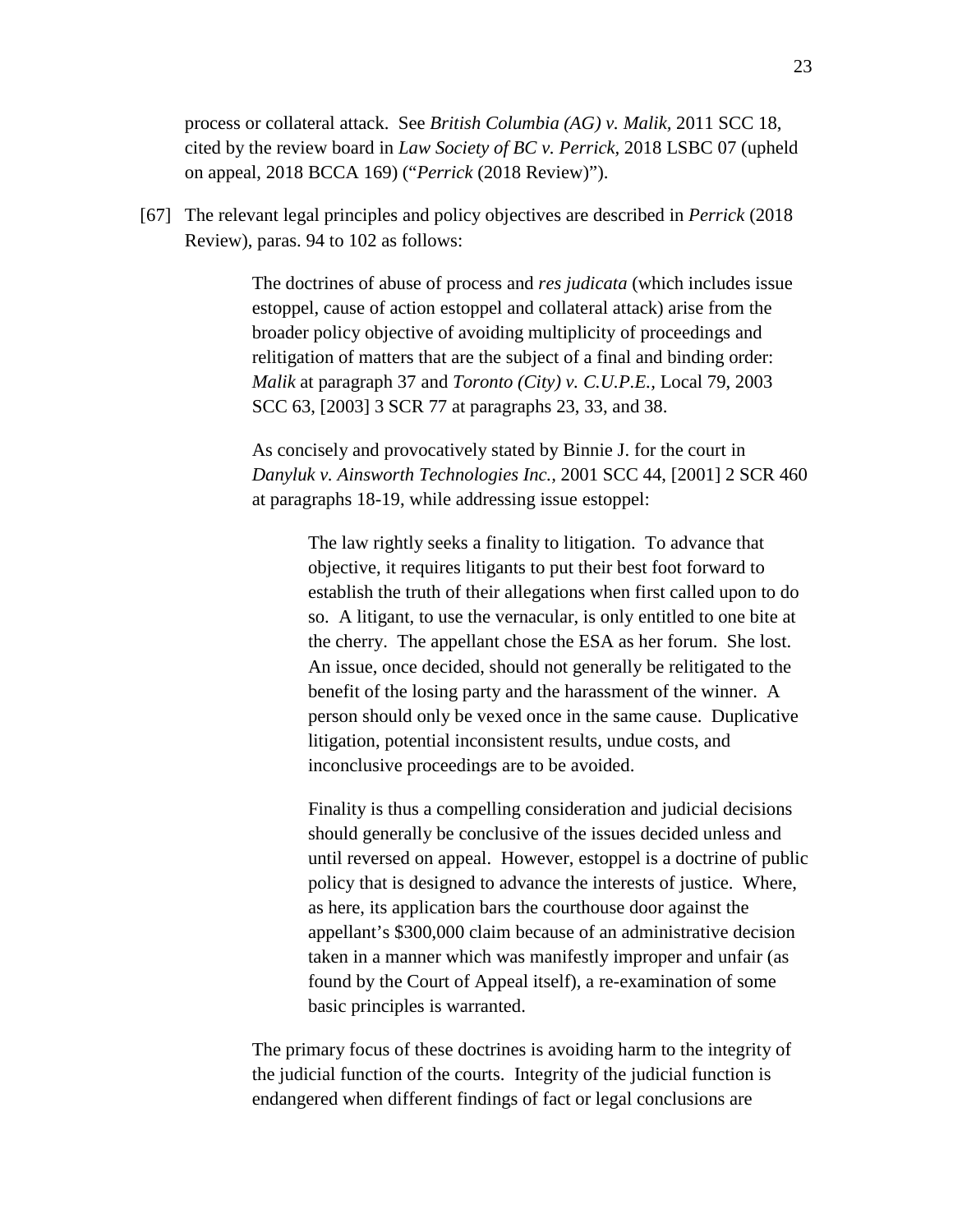reached on the same matters and issues. Multiplicity of proceedings are to be avoided for reasons of judicial economy, avoiding the embarrassment of inconsistent findings of fact or conclusions of law based on identical facts, avoiding collateral attack on judicial orders, finality and the integrity of the administration of justice: *Danyluk* at paragraphs 18-21 and *Toronto (City)* at paragraphs 37, 43 and 51.

This case concerns the application of the doctrine of abuse of process, which exists to address the same concerns about avoiding multiplicity of proceedings, but does not require the same parties (or their privies) to the dispute, unlike issue estoppel, which does require mutuality of parties: *Toronto (City)* at paragraphs 29, 38. In this case, the Law Society was not a party to the proceedings before Madam Justice Allan.

Abuse of process was addressed by the Supreme Court of Canada in *Toronto (City)*. There, the court explained that the doctrine is used in a variety of circumstances. It seeks to avoid oppressive or vexatious proceedings that violate the fundamental principles of justice. Its use to avoid multiplicity of proceedings was explained at paragraph 37:

> In the context that interests us here, the doctrine of abuse of process engages "the inherent power of the court to prevent the misuse of its procedure, in a way that would … bring the administration of justice into disrepute" (*Canam Enterprises Inc. v. Coles* (2000), 51 OR (3d) 481 (CA) at para. 55, per Goudge JA, dissenting (approved [2002] 3 SCR 307, 2002 SCC 63)). Goudge JA expanded on that concept in the following terms at paras. 55- 56:

> > The doctrine of abuse of process engages the inherent power of the court to prevent the misuse of its procedure, in a way that would be manifestly unfair to a party to the litigation before it or would in some other way bring the administration of justice into disrepute. *It is a flexible doctrine unencumbered by the specific requirements of concepts such as issue estoppel*. See *House of Spring Gardens Ltd. v. Waite*, [1990] 3 WLR 347 at p. 358, [1990] 2 All ER 990 (CA).

*One circumstance in which abuse of process has been applied is where the litigation before the court is found to*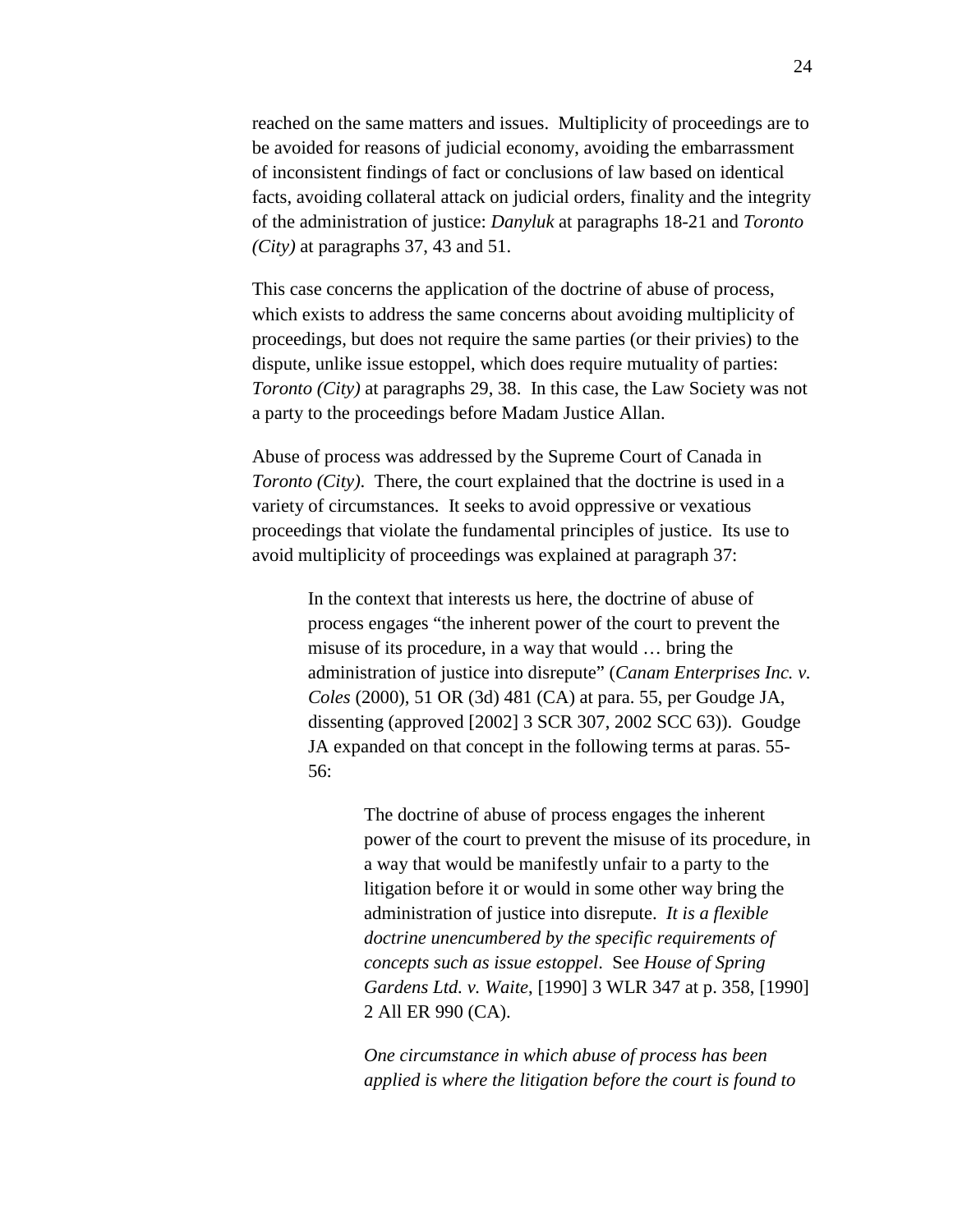*be in essence an attempt to relitigate a claim which the court has already determined.* 

[emphasis added by SCC]

Because abuse of process does not require mutuality or privity of parties, it is appropriate in circumstances where there are no concerns that prompt the requirement for mutuality, such as the "wait and see" or "free rider" party that could have joined in the original litigation, but instead allows someone else to carry the burden and then comes along to reap the benefits: *Toronto (City)* at paragraphs 29-30.

Application of the abuse of process doctrine is not automatic. Avoiding relitigation must be balanced against fairness and any other circumstances the case presents that serve to establish that evidence on matters that are already the subject of findings of fact or law ought to be allowed. Before applying the doctrine, the court or tribunal must stand back and ask whether to do so would create an injustice: *Danyluk* at paragraph 80 and *Toronto (City)* at paragraph 53. See also *British Columbia (Minister of Forests) v. Bugbusters Pest Management Inc.* (1998), 50 BCLR (3d) 1 (CA) at paragraph 32.

In *Toronto (City)*, the court said at paragraph 52 that permitting relitigation would serve the integrity of the judicial system where:

- (a) the first proceeding is tainted by fraud or dishonesty;
- (b) fresh, new evidence, previously unavailable, conclusively impeaches the original results; or
- (c) fairness dictates that the original result should not be binding in the new context.

In summary, the doctrine of abuse of process comes into play when a court or tribunal has previously considered, in full or in part, the evidence and issues to be determined in a new proceeding and its decision is final. The findings of the previous court are admissible as *prima facie* evidence, which may be rebutted by the party against whom they are led. However, the ability to lead evidence to rebut them may also be circumscribed where the integrity of judicial decision-making balanced against fairness to the party so circumscribed mandates the limitation: *Toronto (City)* at paragraphs 43 and 45.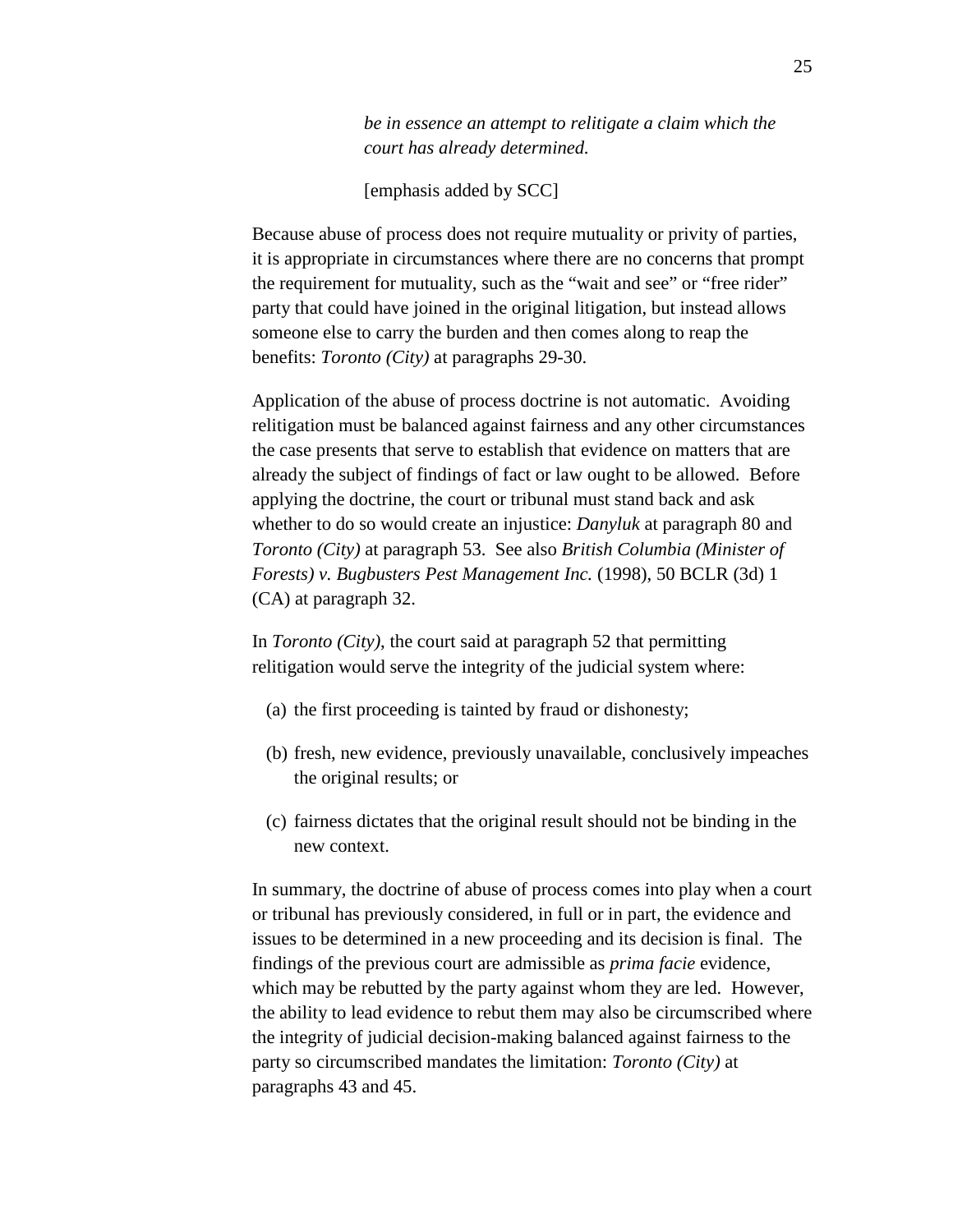[68] The rule against collateral attack of a hearing panel's decision was explained in *Law Society of BC v. Pyper,* 2016 LSBC 01, paras. 10 to 12, as follows:

> … Generally speaking, that rule prevents a party from attacking the validity of an order when that party has not used the available appeal and/or review procedures.

The Supreme Court of Canada in *Wilson v. The Queen*, [1983] 2 SCR 594 at 599-600 described a collateral attack as follows:

> ... It has long been a fundamental rule that a court order, made by a court having jurisdiction to make it, stands and is binding and conclusive unless it is set aside on appeal or lawfully quashed. *It is also well settled in the authorities that such an order may not be attacked collaterally — and a collateral attack may be described as an attack made in proceedings other than those whose specific object is the reversal, variation, or nullification of the order or judgment.* Where appeals have been exhausted and other means of direct attack upon a judgment or order, such as proceedings by prerogative writs or proceedings for judicial review, have been unavailing, the only recourse open to one who seeks to set aside a court order is an action for review in the High Court where grounds for such a proceeding exist. Without attempting a complete list, such grounds would include fraud or the discovery of new evidence.

[emphasis added]

In *Canada (Attorney General) v. TeleZone Inc.*, 2010 SCC 62 at para. 61, the Court affirmed this description of collateral attack and reviewed the principles underpinning the rule:

> The rule is a judicial creation (which must therefore yield to a contrary legislative enactment) based on general considerations related to the administration of justice, as explained in *Garland v. Consumers' Gas Co*., 2004 SCC 25, [2004] 1 SCR 629, at para. 72:

> > The fundamental policy behind the rule against collateral attack is to "maintain the rule of law and to preserve the repute of the administration of justice" (*R. v. Litchfield*, [1993] 4 SCR 333, at p. 349). The idea is that if a party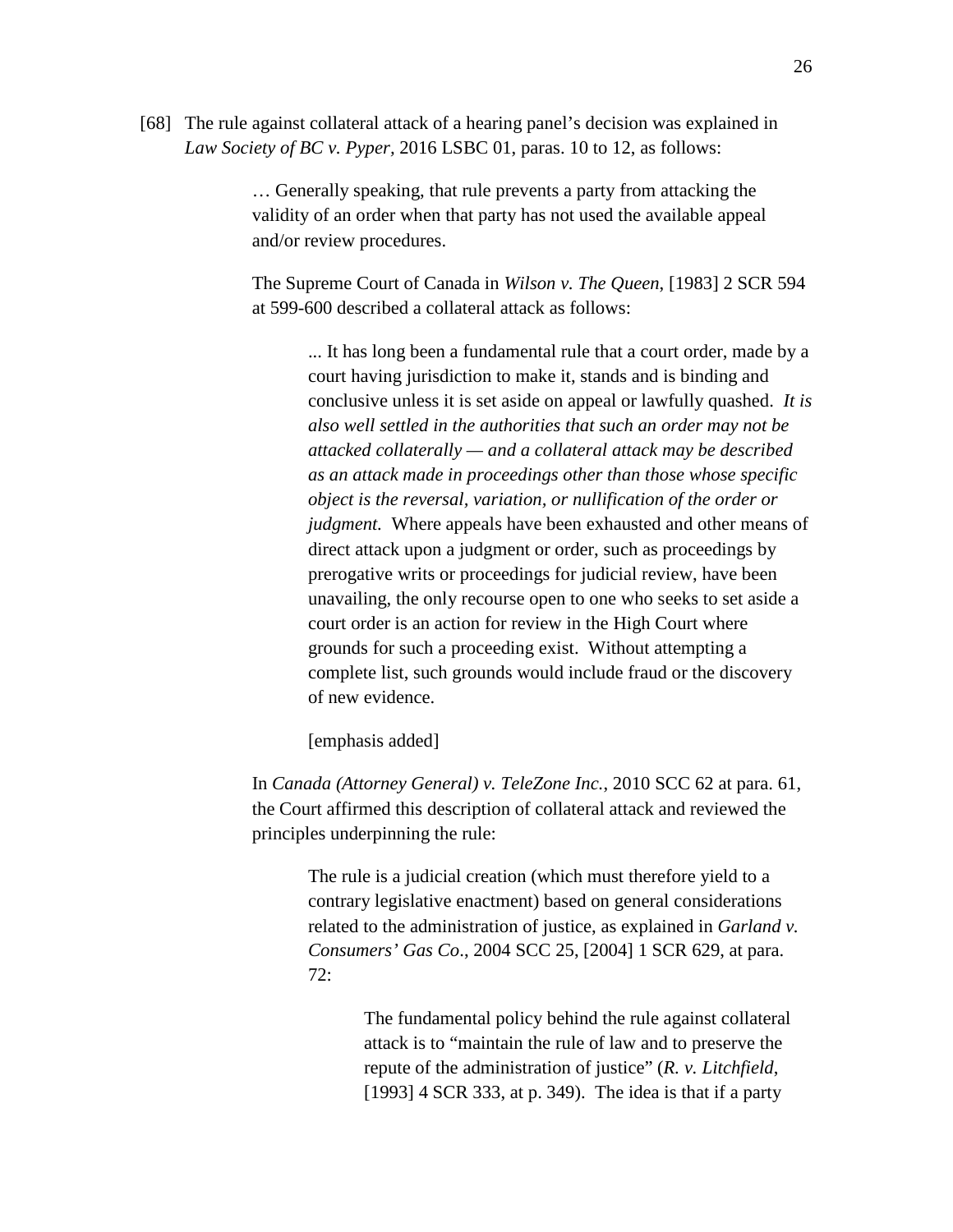could avoid the consequences of an order issued against it by going to another forum, this would undermine the integrity of the justice system. Consequently, *the doctrine is intended to prevent a party from circumventing the effect of a decision rendered against it*.

[emphasis added by Binnie, J.]

### **The Law regarding Withdrawal of Admissions**

- [69] The discipline panel's finding that the Applicant committed intentional misappropriation was based on evidence tendered as part of a Rule 4-30 consent resolution proposal and the Applicant's express written admission that she committed intentional misappropriation.
- [70] In *Law Society of BC v. Perrick,* 2016 LSBC 43 ("*Perrick* (2016 Review)"), a review board dismissed an application to withdraw admissions that the applicant had made at the hearing. The applicant submitted that he would not have made those admissions if he had known the hearing would result in a suspension and that the admissions were not consistent with the evidence. The review board held, at paras. 25-26:

Admissions cannot be simply retracted at will. As is the case with prehearing admissions pursuant to Rule 4-28, the unilateral withdrawal of admissions made by a party during a hearing would require leave of the hearing panel. We accept that there may be circumstances where the interests of justice require that a hearing panel permit the withdrawal of admissions. A hearing panel is empowered to control its own process to protect the fairness of the proceedings. It is our view, however, that the discretion to permit the withdrawal of admissions would be exercised only in limited circumstances. This may include circumstances where there has been a genuine mistake or where the factual record is clearly contrary to the admissions. As set out in our analysis of the second ground of appeal below, we do not accept that the evidence in this case is contrary to the admissions. It is our view that the evidence in this case firmly supports the admissions.

Further, an application to withdraw admissions made after the initial hearing has concluded or in the context of a section 47 review hearing would require exceptional circumstances that are simply not present here. Regrets about tactical decisions made at the initial hearing do not qualify as appropriate circumstances that would support an application to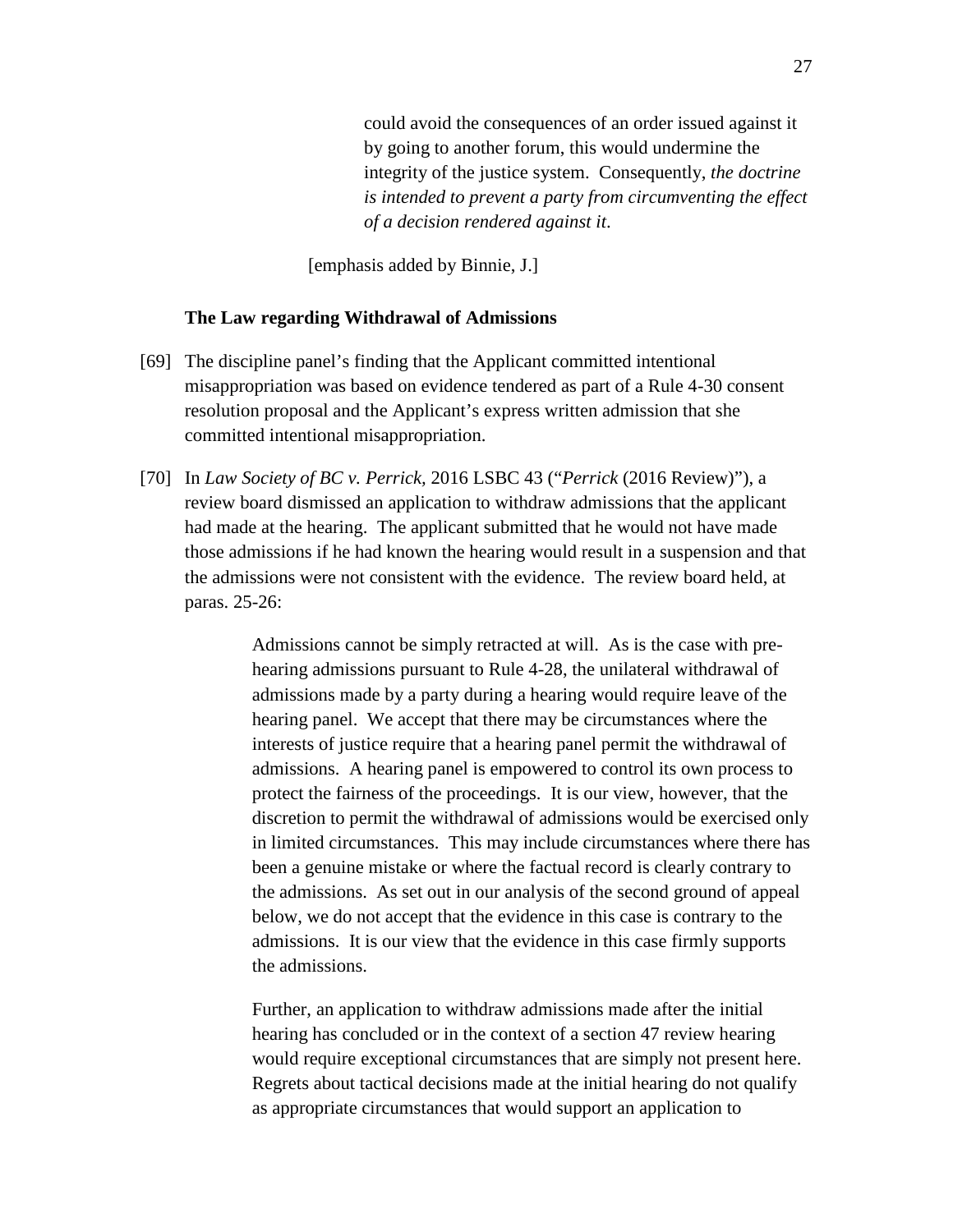withdraw admissions. There has been no information put before the Review Board that would support the extraordinary result of permitting the withdrawal of admissions at this stage of the proceedings.

- [71] In *Law Society of BC v. Tungohan,* 2016 LSBC 45, a review board confirmed the hearing panel's decision to refuse to allow the applicant to withdraw admissions made in response to a Notice to Admit after the Law Society closed its case, noting that the Law Society, as a party to the hearing, was, like the applicant, entitled to a fair hearing. The British Columbia Court of Appeal upheld the review board's decision to refuse to allow the applicant to withdraw those admissions (*Law Society of British Columbia v. Tungohan,* 2017 BCCA 423 at paras. 32-33).
- [72] In *Law Society of BC v. Welder,* 2007 LSBC 29, a bencher review panel dismissed an application made at the beginning of the review to withdraw an admission of professional conduct made at the hearing. The applicant sought to withdraw his admission on the basis that it was uninformed because he misapprehended the consequences of his admission in terms of the sanction that would follow. He did not submit that he was misled into believing that a particular sanction would be the result of his admission. The review panel determined that an admission of professional misconduct may be set aside if it can be shown "on credible and competent evidence" that the admission was not voluntary, unequivocal, and informed. At paragraphs 25-26, the review panel held:

In our view, the real question is whether, at the time he made his admission, the Applicant understood that the question of penalty remained one for the exercise of discretion by the Hearing Panel, having regard to whatever view of the facts it chose to take. That the Applicant may have admitted "guilt" on the basis of a misapprehension of the likely extent of the disciplinary risk that his admission created, although perhaps unfortunate, seems to us neither here nor there.

Our conclusion, therefore, is that the Applicant has not demonstrated by credible and competent evidence that he was uninformed as to the effect and consequences of his plea.

# **DECISION REGARDING ABUSE OF PROCESS, COLLATERAL ATTACK AND WITHDRAWAL OF ADMISSION**

[73] The Applicant could have testified at the citation hearing but chose instead to admit the allegations in the citation, expressly admitting to intentional misappropriation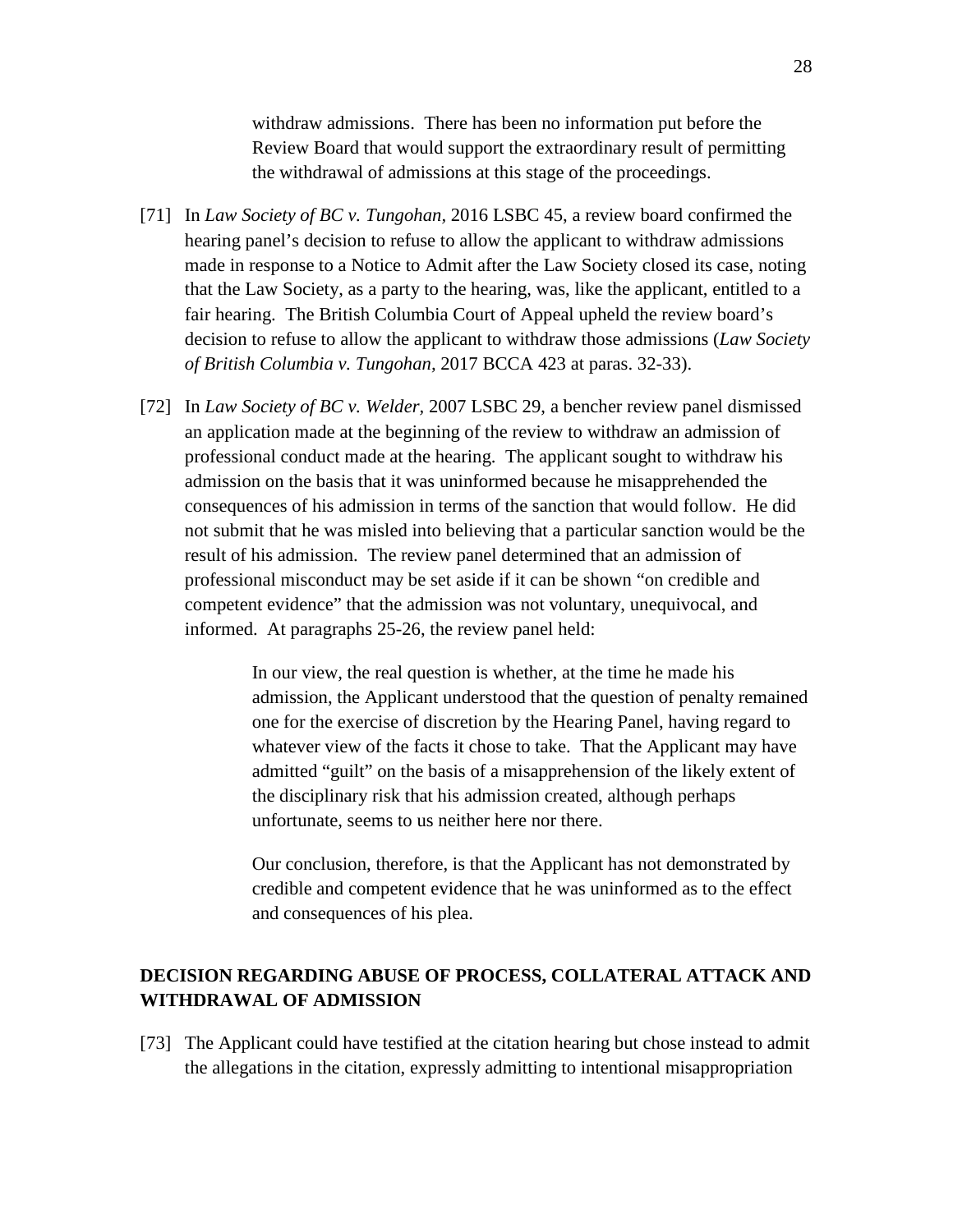and consent to disbarment. This resulted in the evidence presented to the discipline panel being tendered by agreement and informed by the Applicant's admission.

- [74] The arguments the Applicant seeks to make before this Hearing Panel about her state of mind at the Times in Question could have been made to the discipline panel, but the Applicant made a deliberate, voluntary and informed decision not to testify and make these arguments at that time. Had the Applicant chosen to testify and make these arguments to the discipline panel, the Law Society might have cross-examined the Applicant and tendered additional evidence regarding the Applicant's state of mind.
- [75] The Applicant does not suggest that the discipline hearing process was procedurally unfair. She admits that Law Society counsel strongly recommended she retain counsel and that she had the opportunity to do so, but that she chose to represent herself for all but a short period when Mr. Warsh was her lawyer. She also admits that Law Society counsel drew to her attention potentially relevant case law, such as the *Sahota* and *Sas* cases. She agrees that Law Society counsel did not tell her that the discipline panel would be bound by the Law Society's position.
- [76] It is evident that the Applicant made a tactical decision to admit to intentional misappropriation of client trust funds and to consent to disbarment in the hope that a reinstatement hearing would be a faster way for her to return to practice than a suspension. It is unclear why the Applicant believed disbarment would be a quicker way to return to practice, but the Applicant admits that Law Society counsel did not mislead her in any way. She agrees that Law Society counsel did not tell her how long a reinstatement application would take to process or comment on whether her reinstatement application would be successful.
- [77] The Applicant consented to the Rule 4-30 process, and she provided the Admission Letter in which she admitted to intentional misappropriation. There is no evidence the Applicant's participation in this process was anything other than voluntary and informed. The discipline panel considered the evidence about the Applicant's conduct, including her admissions, and found that she had engaged in intentional misappropriation, as defined above.
- [78] Given the foregoing, we find that admitting in the Reinstatement Hearing the Applicant's evidence that she did not have actual knowledge that she was taking client trust funds, that she did not mean to do so, and that she did not act dishonestly would amount to an abuse of process, contrary to *Perrick* (2018 Review) and the authorities cited therein. Admitting this evidence would be contrary to the interest of justice, as it would be unfair and prejudicial to the Law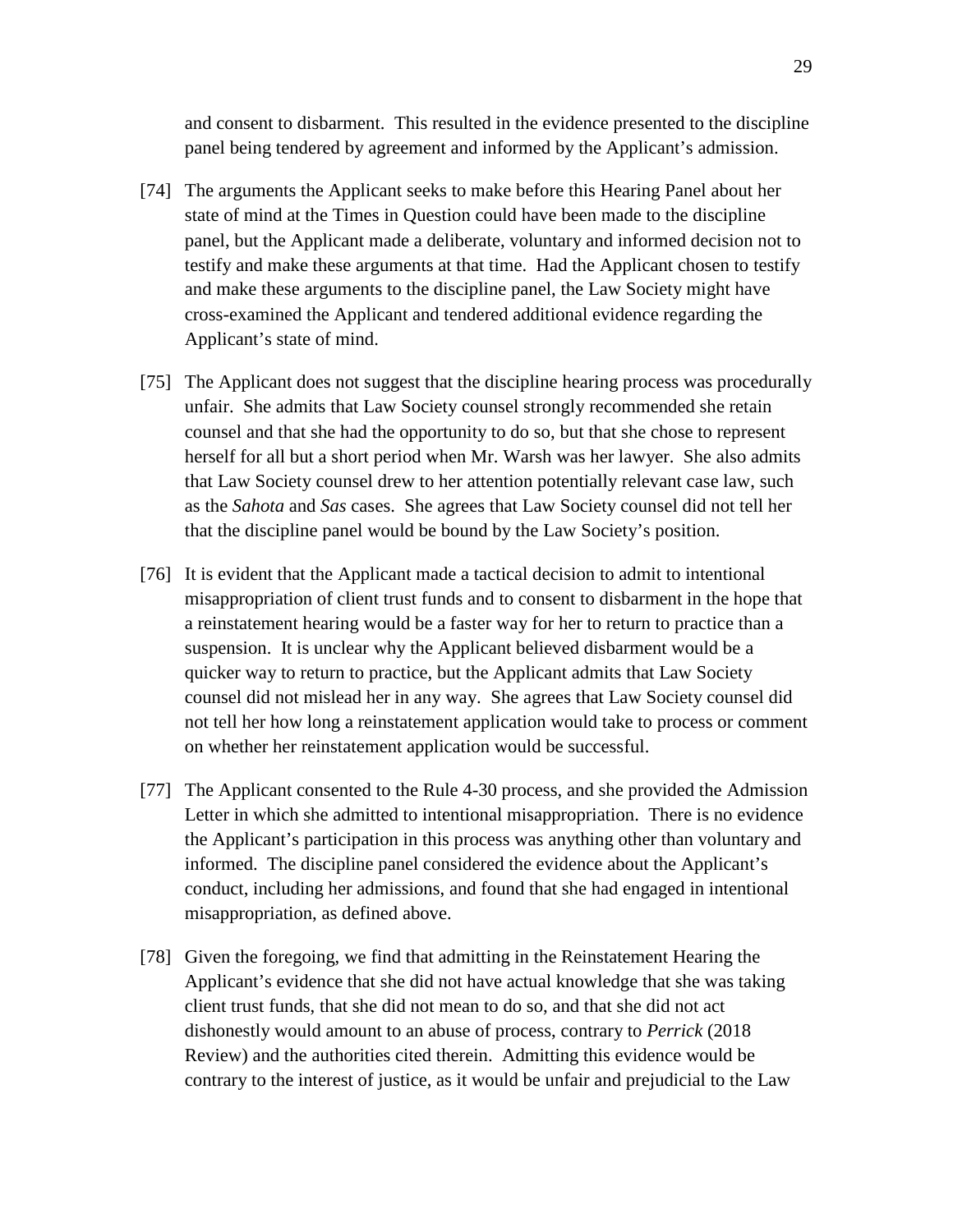Society and would allow the Applicant to relitigate matters that have already been conclusively determined in a final decision by a previous panel.

- [79] We also find that admitting this evidence at this Reinstatement Hearing would amount to a collateral attack on the Disbarment Decision. This is because, while the Applicant says she does not seek to reverse the Disbarment Decision, the object of the Applicant's evidence is to persuade the Hearing Panel that her misconduct is something other than "intentional misappropriation" as defined above. This would be an attempt to reverse or vary the discipline panel's determination, which is prohibited by the doctrine of collateral attack.
- [80] Finally, to the extent that the May 24 Application constitutes a request by the Applicant to withdraw her express written admission that she committed intentional misappropriation, we dismiss that request. The Applicant has not demonstrated that her admission of intentional misappropriation was other than voluntary, unequivocal and informed. She agrees that she was not misled by the Law Society. Any regrets the Applicant may have about making the tactical decision to proceed in this manner do not qualify as appropriate circumstances for her to withdraw her admission of intentional misappropriation. The Law Society, like the Applicant, is entitled to a fair hearing.

### **CONCLUSION**

[81] The Hearing Panel will admit the Applicant's testimony regarding her state of mind at the Times in Question but only to the extent that her testimony does not contradict her earlier admissions and the findings in the Disbarment Decision. The Applicant admitted to intentional misappropriation and the discipline panel found that she committed intentional misappropriation, and so this Hearing Panel will not admit any testimony from the Applicant regarding her state of mind at the Times in Question that suggests she did not know she was misappropriating client trust funds, that she did not mean to misappropriate client trust funds or that she lacked dishonest intent when she committed the misappropriation.

### **ORDER**

- [82] The Hearing Panel makes the following order:
	- 1. The Applicant's testimony regarding her state of mind at the following times is admitted only to the extent that her testimony does not suggest that she did not know she was misappropriating client trust funds, that she